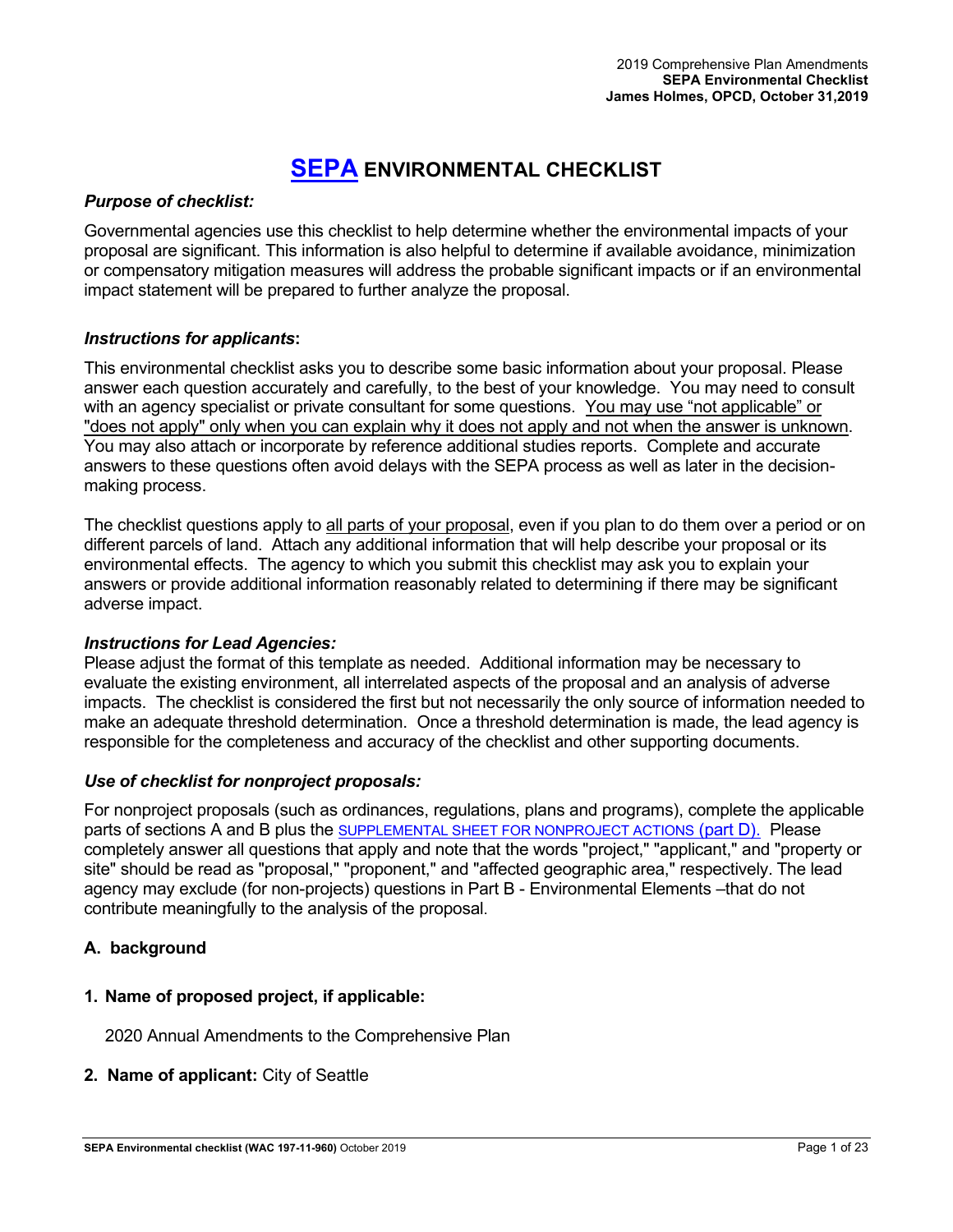### **2. Address and phone number of applicant and contact person:**

City of Seattle, Office of Planning and Community Development 600 Fourth Avenue P.O. Box 94788 Seattle, Washington 98124-7088

Contact: Jim Holmes (206) 684-8372

### **4. Date checklist prepared:** October 31, 2019

### **5. Agency requesting checklist:**

City of Seattle Office of Planning and Community Development

### **6. Proposed timing or schedule (including phasing, if applicable):**

The proposal will be considered by the City Council for adoption in March of 2020.

### **7. Do you have any plans for future additions, expansion, or further activity related to or connected with this proposal?**

No, the proposal is a non-project action that is not dependent upon any further action.

### **8. List any environmental information you know about that has been prepared, or will be**

This SEPA environmental checklist has been prepared for this proposal.

### **9. Do you know whether applications are pending for governmental approvals of other proposals directly affecting the property covered by your proposal?**

#### No.

### **10. List any government approvals or permits that will be needed for your proposal, if known.**

The proposal requires approval by the City Council. No other agency approvals are anticipated.

### **11. Give brief, complete description of your proposal, including the proposed uses and the size of the project and site.**

This proposal is for the annual amendment process to Seattle's Comprehensive Plan. Two amendments are contemplated:

1). An amendment to the Comprehensive Plan Future Land Use Map expanding the West Seattle Junction Hub Urban Village to include an adjacent area developed with a mix of residential, health, and social services. The property is currently zoned LR3(M) and inclusion in the Hub Urban Village will change the designation on the FLUM from multifamily residential to Urban Village and will have the practical effect of increasing allowable height from 40 feet to 50 feet, and FAR (floor area ratio) from 1.8 to 2.3. These changes mean that future development may be slight greater than what could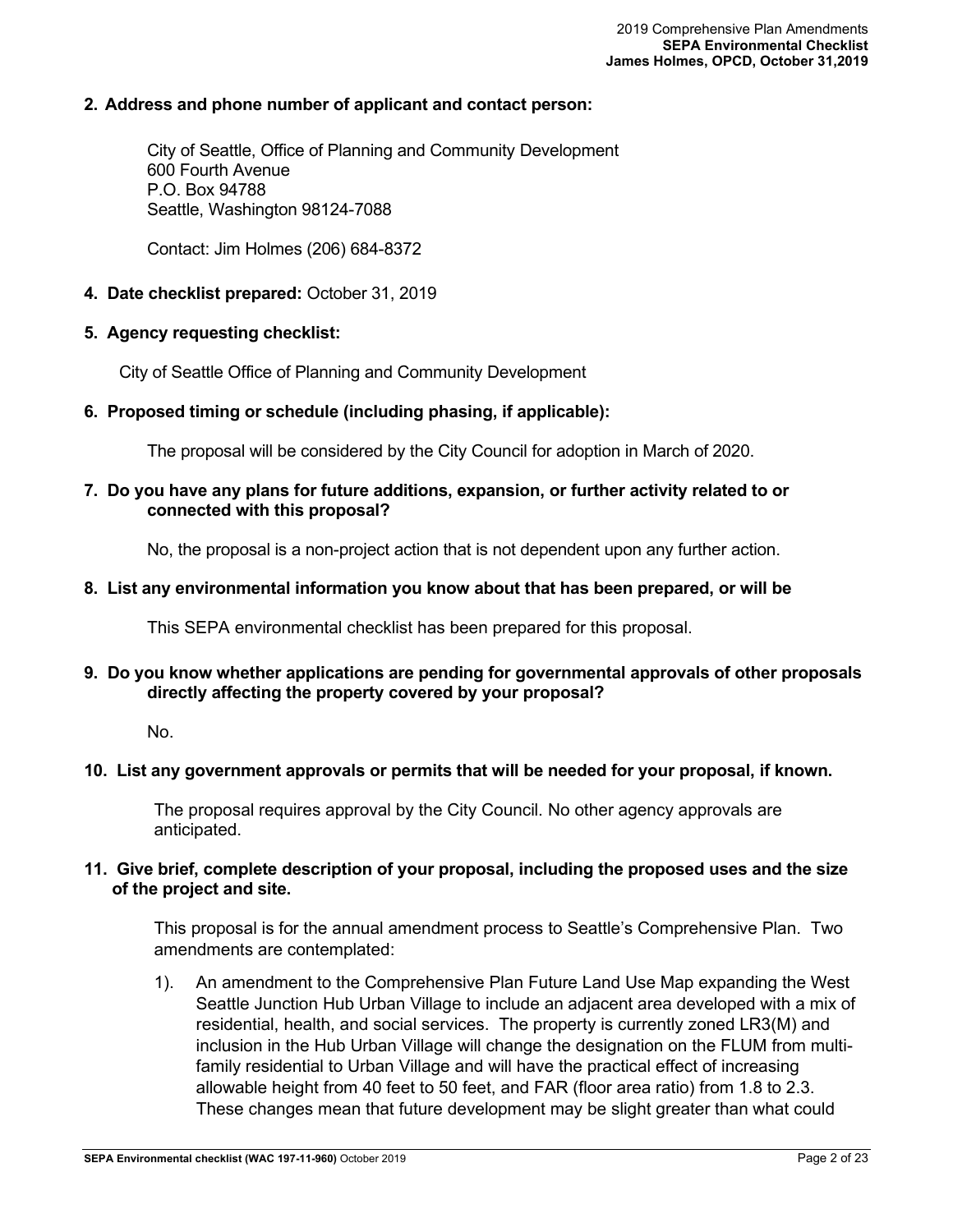occur currently. At present, there is no proposal for development at this site, but future development is anticipated.

2) Amendments to the goals and policies of the Delridge Neighborhood Plan found in the Neighbohood Element of the Comprehensive Plan. The Delridge Neighborhood Plan was adopted in 1999 and incorporated into the Comprehensive Plan. In 2014, OPCD and the Department of Neighborhoods (DON) started working with community members to assess conditions that had changed since adoption of the 1999 Neighborhood Plan and to develop an Action Plan to respond to those conditions. Key factors spurring development of the Action Plan included broad community support, planning for a Delridge Multimodal Corridor Project, the Healthy Living Assessment (2014), and planning for Sound Transit 3.

The Action Plan promotes several community priorities that are reflected in the Neighborhood Plan amendments including:

- Supporting diverse and engaged communities
- Developing dynamic neighborhood destinations
- Improving access to affordable, healthy food
- Providing active transportation choices
- A healthy Longfellow Creek basin
- Parks and cultural facilities that support a healthy community
- **12. Location of the proposal. Give enough information for a person to understand the precise location of your proposed project, including a street address, if any, and section, township, and range, if known. If a proposal would occur over a range of area, provide the range or boundaries of the site(s). Provide a legal description, site plan, vicinity map, and topographic map, if reasonably available. While you should submit any plans required by the agency, you are not required to duplicate maps or detailed plans submitted with any permit applications related to this checklist.**

Providence Mt. St. Vincent is located adjacent to the West Seattle Junction Hub Urban Village on its eastern and northern boundaries. The site is bound by SW Edmunds St to the north,  $37<sup>th</sup>$  Ave SW to the east, 35<sup>th</sup> Ave SW to the west, and SW Hudson St. to the south.

The Delridge Community is located in southwest Seattle with West Seattle Freeway to the north to the south, the West Seattle Golf Course to the west, and 21<sup>st</sup> Avenue/Pigeon Park to the east.

### **B. ENVIRONMENTAL ELEMENTS**

- **1. Earth**
	- **a. General description of the site (circle one): Flat, rolling, hilly, steep slopes, mountainous, other \_\_\_\_\_\_\_\_\_\_\_\_\_**

The Providence-Mt. St Vincent site is relatively flat. The Delridge Neighborhood is hilly.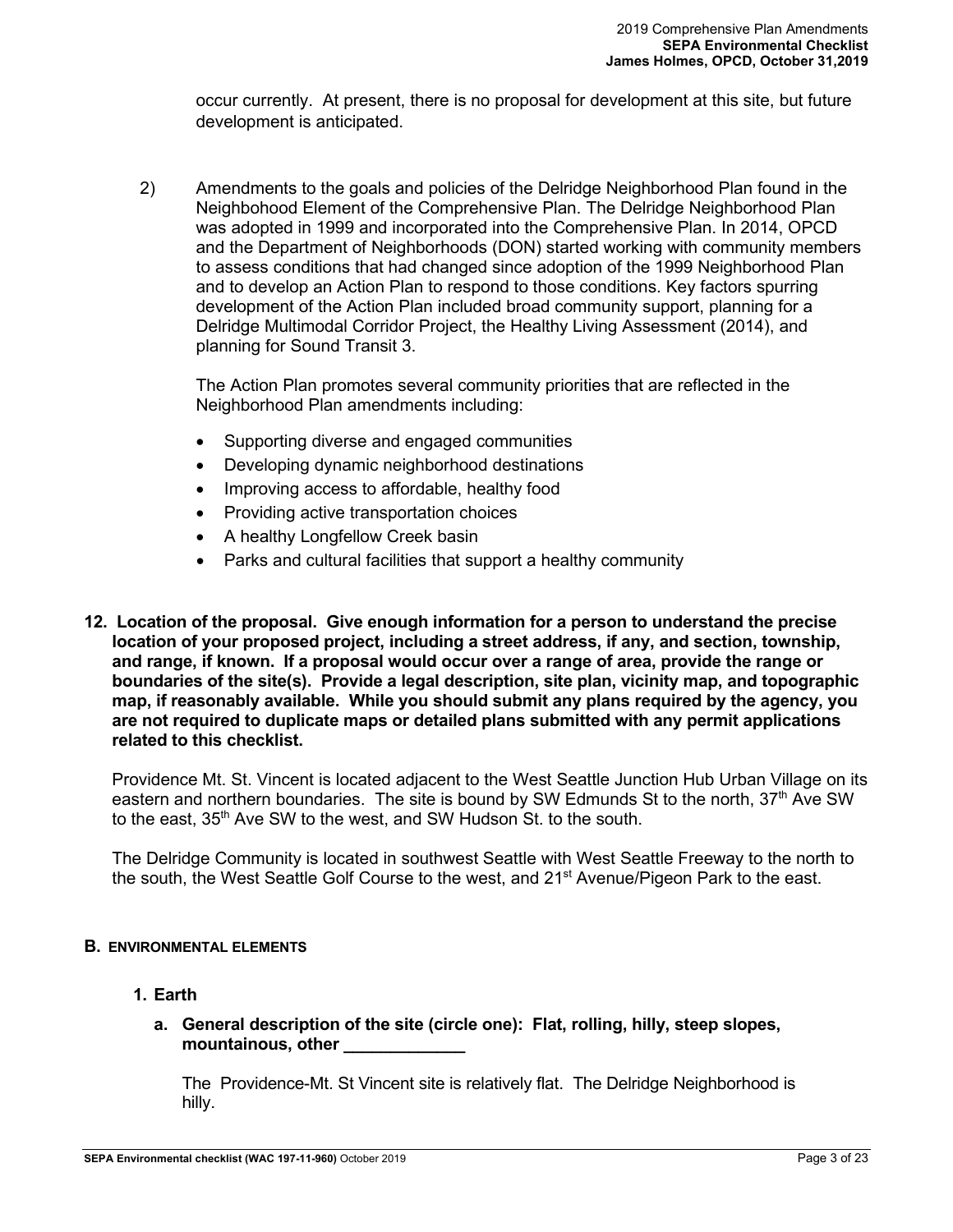## **b. What is the steepest slope on the site (approximate percent slope)?**

The steepest slope on the Providence - Mt. St. Vincent site is less than 5%. The steepest slope in the Delridge Neighborhood is approximately 40%.

### **c. What general types of soils are found on the site (for example, clay, sand, gravel, peat, muck)? If you know the classification of agricultural soils, specify them and note any agricultural land of long-term commercial significance and whether the proposal results in removing any of these soils.**

The soil at the Providence-Mt. St. Vincent site is till/hardpan. The soil in the Delridge Neighborhood includes Silt, Till/hardpan, and silt/sand/gravel.

## **d. Are there surface indications or history of unstable soils in the immediate vicinity? If so, describe.**

None for the Providence site. It is possible that areas in the Delridge community may have surface indications or history of unstable soils in the immediate vicinity; however, the proposed Comprehensive Plan amendments to the Delridge Neighborhood Plan do not propose any physical modifications to the area including modification of the soil.

### **e. Describe the purpose, type, total area, and approximate quantities and total affected area of any filling, excavation, and grading proposed. Indicate source of fill.**

This non-project action does not directly result in any ground disturbing activity. Should future development projects be proposed at the Providence – Mount St. Vincent site subject to the Future Land Use Map amendment or development consistent with amendments to the goals and policies of the Delridge Neighborhood Plan, the amount of fill, excavation and grading associated with future development will be evaluated on a project by project basis.

### **f. Could erosion occur as a result of clearing, construction, or use? If so, generally describe.**

This non-project action does not directly result in erosion. The potential for erosion occurring from future development projects proposed at the Providence – Mount St. Vincent site subject to the Future Land Use Map amendment or development consistent with amendments to the goals and policies of the Delridge Neighborhood Plan cannot be evaluated at this time given the lack of any actual development proposal- so any future development will be evaluated on a project by project basis at the time a proposal is made.

### **g. About what percent of the site will be covered with impervious surfaces after project construction (for example, asphalt or buildings)?**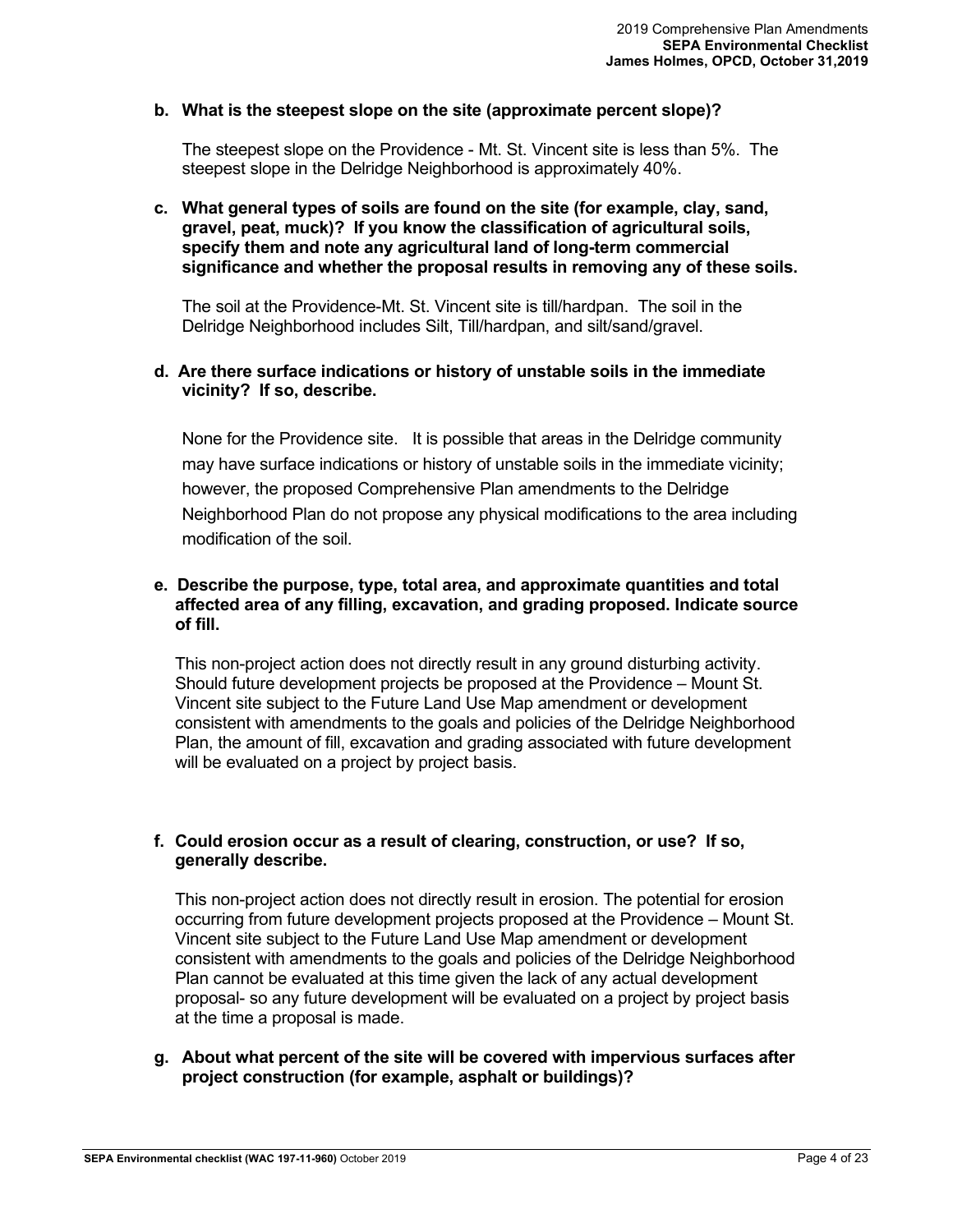This non-project action does not involve construction activity that would result in increased impervious surfaces. The proposal involved adoption of Comprehensive Plan amendments summarized above.

## **h. Proposed measures to reduce or control erosion, or other impacts to the earth, if any:**

This non-project action does not directly result in erosion or other impacts to earth. Future development at the Providence – Mt. St. Vincent campus subject to this proposed Future Land Use Amendment or future development consistent with implementation of the proposed amendments to the Delridge Neighborhood Plan cannot be evaluated in terms of erosion at this stage. Construction plans associated with future development – including shoring, grading, and erosion control techniques – will be subject to the City's codes and ordinances, and subsequent environmental review if SEPA thresholds are exceeded.

## **2. Air**

### **a. What types of emissions to the air would result from the proposal during construction, operation, and maintenance when the project is completed? If any, generally describe and give approximate quantities if known.**

This non-project action does not result in emissions to the air. Future development at the site of the proposed Future Land Use Amendment or in the Delridge Neighborhood will be subject to environmental review if thresholds are exceeded, and a SEPA GHG emissions checklist will be required. Future development will also be subject to existing odor and emissions requirements in the Land Use Code and promulgated by the Puget Sound Clean Air Agency.

### **b. Are there any off-site sources of emissions or odor that may affect your proposal? If so, generally describe.**

No. This non-project action would not be affected by any known off-site sources of emissions or odor.

## **c. Proposed measures to reduce or control emissions or other impacts to air, if any:**

This non-project action does not involve any development activity that would result in impacts to air necessitating mitigation measures. Future development that is subject to the provisions of these Comprehensive Plan amendments is not known at this time but, if proposed will be subject to the City's codes and ordinances, as well as environmental review if thresholds are exceeded.

## **3. Water**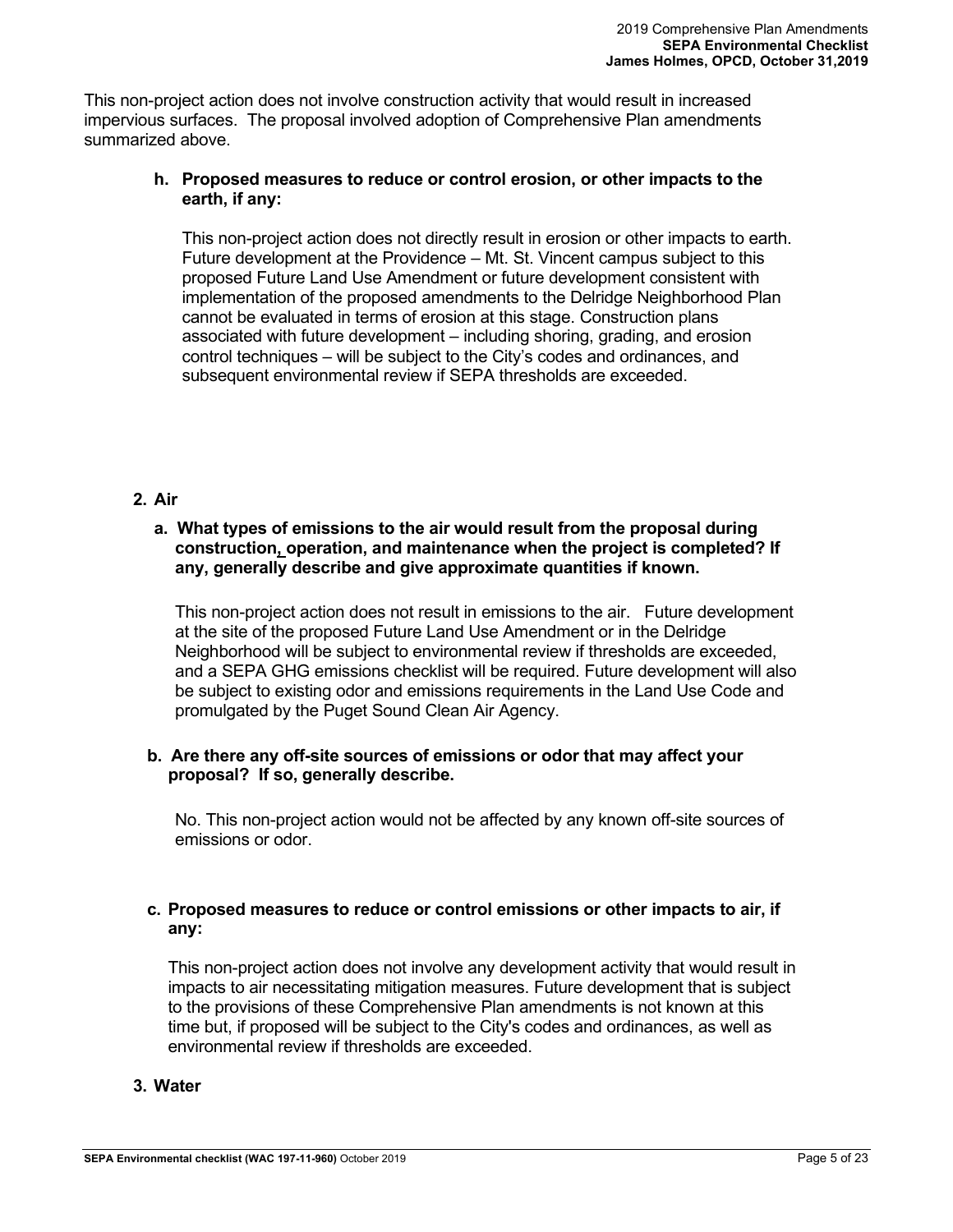### **a. Surface Water:**

**1) Is there any surface water body on or in the immediate vicinity of the site (including year-round and seasonal streams, saltwater, lakes, ponds, wetlands)? If yes, describe type and provide names. If appropriate, state what stream or river it flows into.**

There are no surface water bodies on or in the immediate vicinity of the Providence site. Longfellow creek is in the Delridge neighborhood.

### **2) Will the project require any work over, in, or adjacent to (within 200 feet) the described waters? If yes, please describe and attach available plans.**

No. This non-project action does not involve any development activity. Future development that is subject to the provisions of this proposal will be subject to the City's codes and ordinances, as well as environmental review if thresholds are exceeded.

## **3) Estimate the amount of fill and dredge material that would be placed in or removed from surface water or wetlands and indicate the area of the site that would be affected. Indicate the source of fill material.**

There will be no fill and dredge material placed in or removed from any surface water or wetlands because this is a non-project action and does not involve any type of development activity. Future development projects that may occur as a result of this Future Land Use Map Amendment will undergo their own environmental review if they meet the thresholds for environmental review.

### **4) Will the proposal require surface water withdrawals or diversions? Give general description, purpose, and approximate quantities if known.**

These non-project actions would not result in any disturbance of surface waters or wetlands.

## **5) Does the proposal lie within a 100-year floodplain? If so, note location on the site plan.**

No neither Comprehensive Plan amendment lies within a 100-year floodplain.

## **6) Does the proposal involve any discharges of waste materials to surface waters? If so, describe the type of waste and anticipated volume of discharge.**

No. No waste anticipated as a result of this legislative action.

## **b. Ground Water:**

**1) Will groundwater be withdrawn from a well for drinking water or other purposes? If so, give a general description of the well, proposed uses**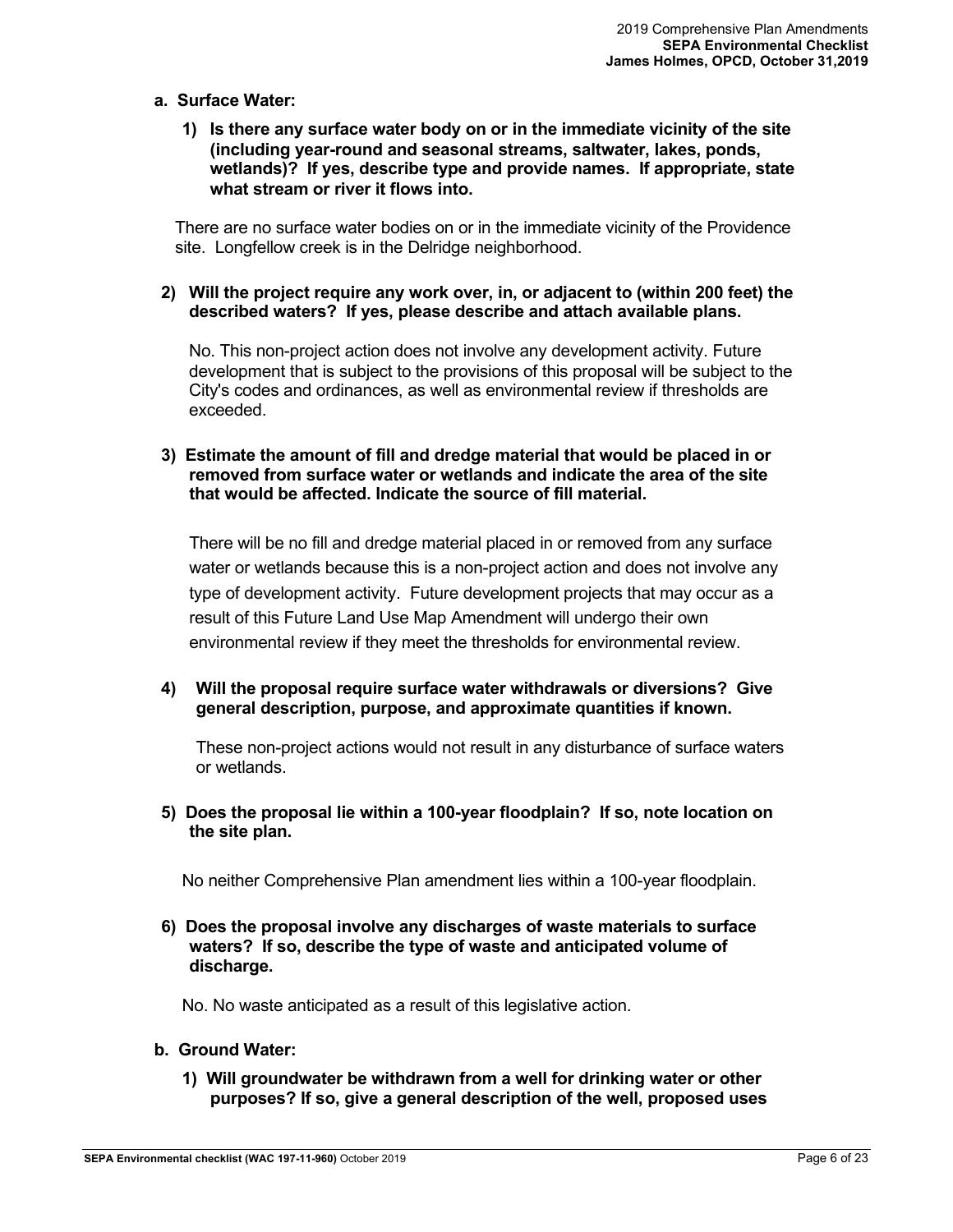## **and approximate quantities withdrawn from the well. Will water be discharged to groundwater? Give general description, purpose, and approximate quantities if known.**

No. This is a legislative, non-project action that does not involve development activity therefore it does not result in withdrawal of ground water from a well. Future development projects that may occur as a result of these Comprehensive Plan amendments will undergo their own environmental review if they meet the thresholds for environmental review. At this time, no development is proposed so environmental review of such development cannot be evaluated.

**2) Describe waste material that will be discharged into the ground from septic tanks or other sources, if any (for example: Domestic sewage; industrial, containing the following chemicals. . .; agricultural; etc.). Describe the general size of the system, the number of such systems, the number of houses to be served (if applicable), or the number of animals or humans the system(s) are expected to serve.**

No. This is a non-project action that that amends the future land use map and the goals and policies of the Delridge Neighborhood Plan. There will be no waste materials discharged into the ground from septic tanks or other sources. Future development projects that may occur as a result of these Comprehensive Plan amendments and will undergo their own environmental review if they meet the thresholds for environmental review.

## **c. Water runoff (including stormwater):**

**1) Describe the source of runoff (including storm water) and method of collection and disposal, if any (include quantities, if known). Where will this water flow? Will this water flow into other waters? If so, describe.**

This is a non-project action that amends the future land use map and as a result there will be no runoff. Future development projects that may occur as a result of this Future Land Use Map Amendment will undergo their own environmental review if they meet the thresholds for environmental review.

## **2) Could waste materials enter ground or surface waters? If so, generally describe.**

This is a non-project action that that amends the future land use map to change the Providence site from multi-family residential designation to hub urban village designation within the hub urban village boundary and amends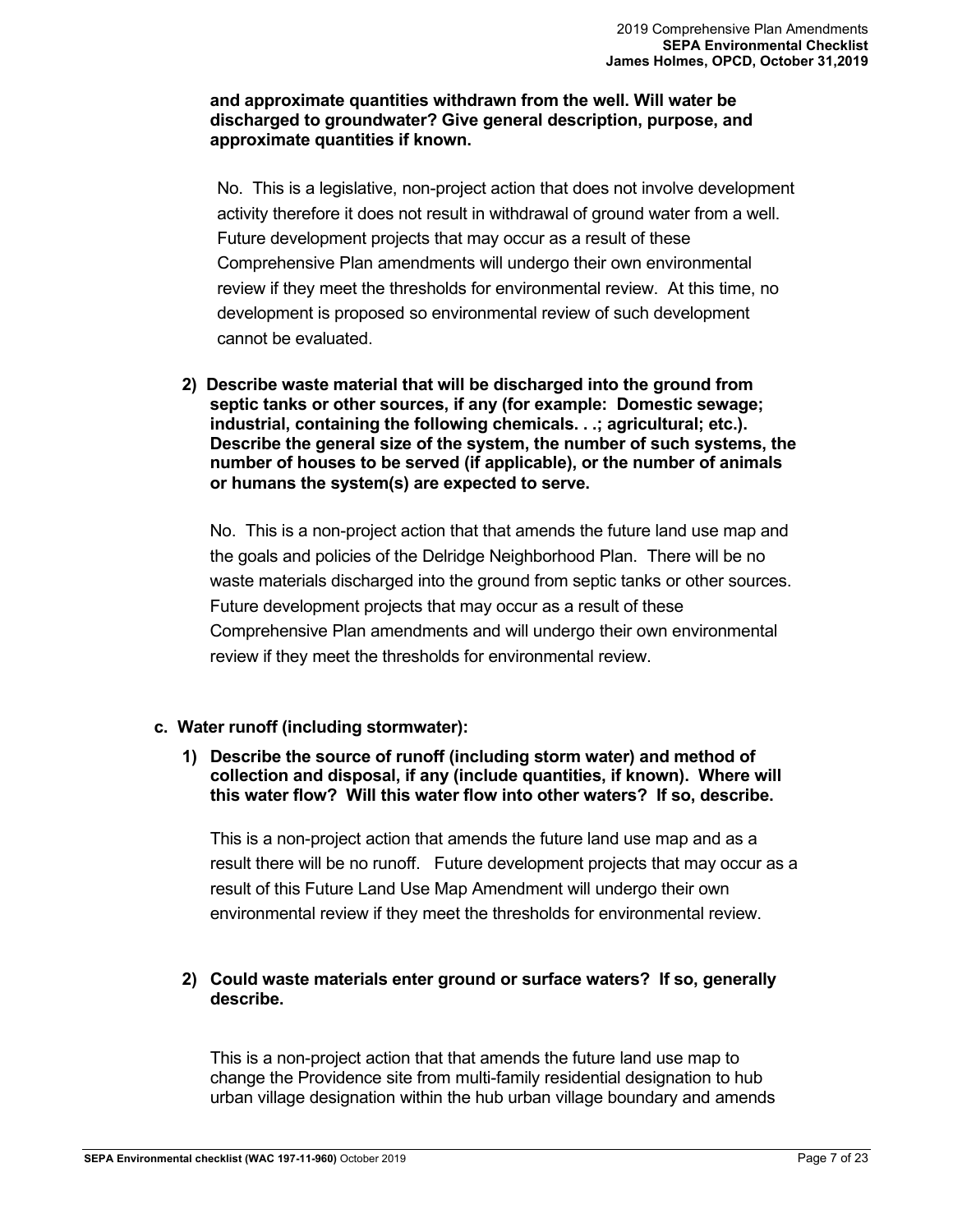the Goals and Policies of the Delridge Neighborhood Plan; this is a nonproject action that will not result in any construction or any discharge of waste materials into the ground or surface waters. Future development projects that may occur as a result of these amendments will undergo their own environmental review if they meet the thresholds for environmental review.

## **3) Does the proposal alter or otherwise affect drainage patterns in the vicinity of the site? If so, describe.**

This is a non-project action that that amends the future land use map and the Goals and Policies of the Delridge Neighborhood Plan and as a result the proposal does not alter or otherwise affect drainage patterns in the vicinity. Future development projects that may occur as a result of these amendment will undergo their own environmental review if they meet the thresholds for environmental review.

## **d. Proposed measures to reduce or control surface, ground, and runoff water, and drainage pattern impacts, if any:**

There are no impacts to surface, ground or runoff water, or to drainage patterns, as a result of this non-project action. No mitigation measures are necessitated. Future development that is subject to the provisions of this proposal will be subject to the City's codes and ordinances, as well as environmental review if thresholds are exceeded but such future development cannot be evaluated under SEPA at this time because it would be speculative.

## **4. Plants**

## **a. Check the types of vegetation found on the site:**

- **x\_\_\_ deciduous tree: alder, maple, aspen, other**
- **x\_\_\_ evergreen tree: fir, cedar, pine, other**
- **x\_\_\_ shrubs**
- **x\_\_\_ grass**
- **\_\_\_ pasture**
- **\_\_\_ crop or grain**
- **\_\_\_ orchards, vineyards or other permanent crops.**
- **x\_\_\_ wet soil plants: cattail, buttercup, bullrush, skunk cabbage, other**
- **\_\_\_ water plants: water lily, eelgrass, milfoil, other**
- **x\_\_\_ other types of vegetation**

The City of Seattle and the areas subject to these proposed Comprehensive Plan amendments of the proposed rezone are developed and urban in character. A broad range of different types of vegetation are observed around the City. The site of the proposed rezone includes landscaping with mature trees, shrubs and grass. Future development activity that is subject to the provisions of this proposal will be subject to the City's codes and ordinances, as well as environmental review if thresholds are exceeded.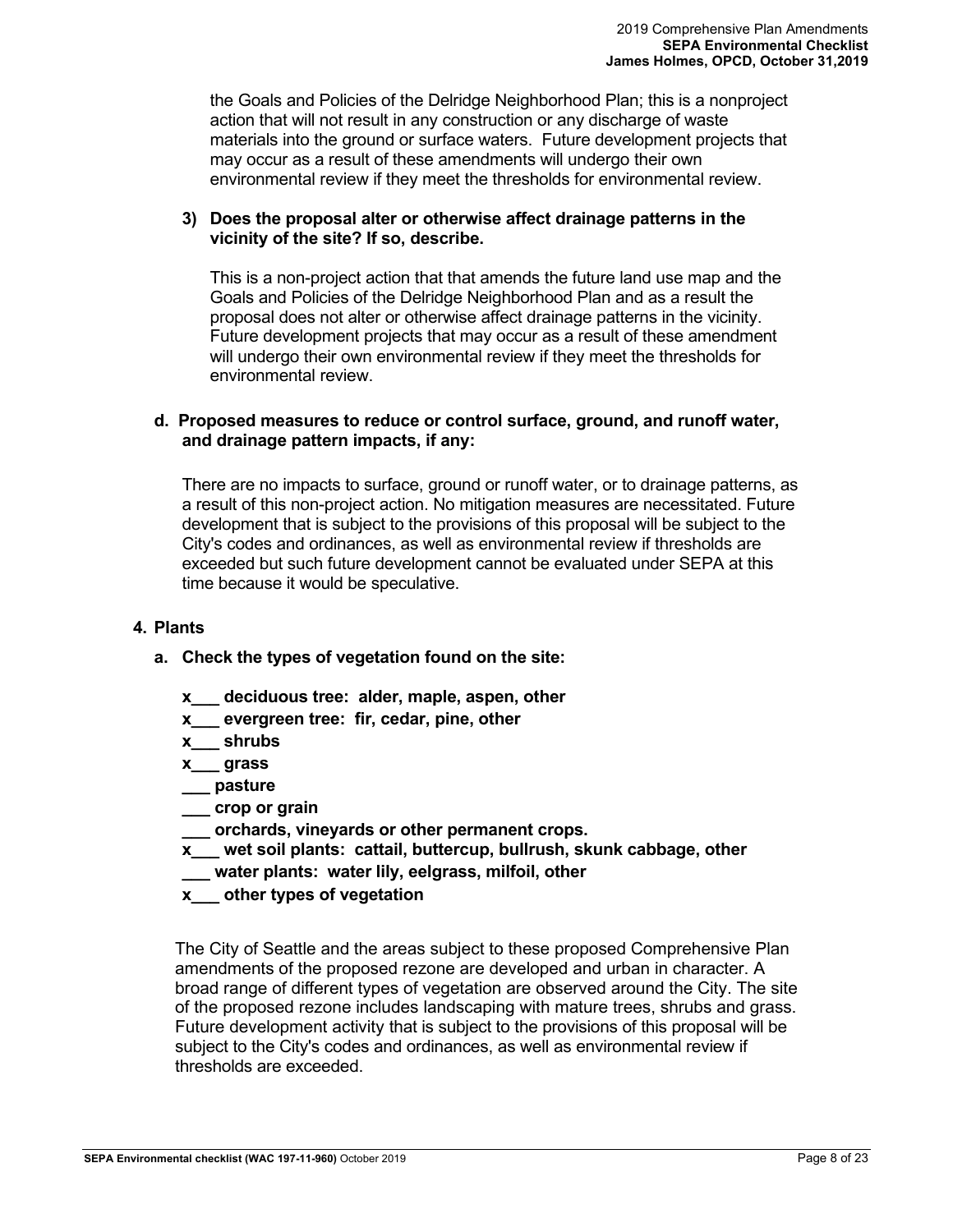## **b. What kind and amount of vegetation will be removed or altered?**

This non-project action does not involve any development activity and would not result in the removal or alteration of vegetation. Future development at the sites subject to these amendments are subject to the provisions of this proposal will be subject to the City's codes and ordinances, as well as environmental review if thresholds are exceeded.

### **c. List threatened and endangered species known to be on or near the site.**

There are no known threatened or endangered species on the Providence site. Likewise, there are no known threatened or endangered species in the Delridge neighborhood.

### **d. Proposed landscaping, use of native plants, or other measures to preserve or enhance vegetation on the site, if any:**

This non-project action does not include any landscaping. Future development in the areas subject to these Comprehensive Plan amendments would be subject to the City's land use code requirements.

### **e. List all noxious weeds and invasive species known to be on or near the site.**

There are no known noxious weeds or invasive species known to be on the Providence site. In Delridge, noxious weeds and invasive species are present that are similar to those found throughout the City. These weeds and species include:

Himalayan blackberry English Ivy Hedge false bindweed Shortstalk false bindweed English Holly Wild clematis Bittersweet nightshade Knotweed Horse chestnut Cherry laurel European mountain ash Grapevine

### **5. Animals**

- **a. List any birds and other animals which have been observed on or near the site or are known to be on or near the site. Examples include:**
	- **birds: hawk, heron, eagle, songbirds, other:**
	- **mammals: deer, bear, elk, beaver, other:**
	- **fish: bass, salmon, trout, herring, shellfish, other:**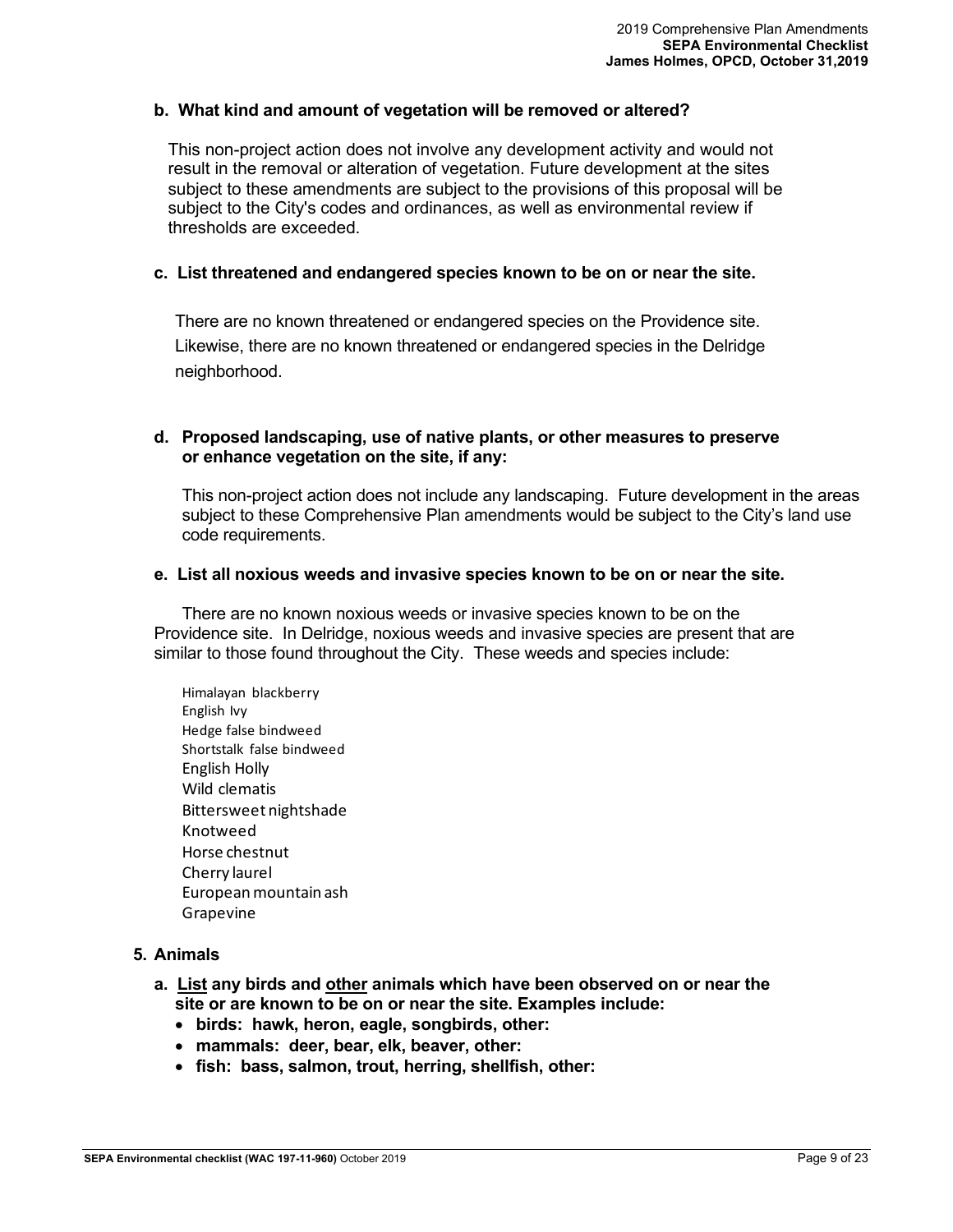The City of Seattle and the areas subject to the proposed Comprehensive Plan amendments are developed and urban in character. Future development activity will be evaluated for impacts to animals if thresholds for environmental review are exceeded.

### **b. List any threatened and endangered species known to be on or near the site.**

This non-project action is not expected to impact threatened or endangered species. Chinook salmon in Puget Sound are listed as a threatened species under the Endangered Species Act. Bald Eagles are known to exist within the City limits. The areas subject to the proposed Comprehensive Plan amendments are not known to have any threatened or endangered species. No impacts to any species are expected as a result of this proposal.

### **c. Is the site part of a migration route? If so, explain.**

The City of Seattle is part of the Pacific Migratory Flyway. No impacts to the migration route are anticipated from this nonproject action. However, future development in the areas subject to these proposed Comprehensive Plan amendments will be subject to environmental review if thresholds are exceeded.

### **d. Proposed measures to preserve or enhance wildlife, if any:**

No measures are proposed to preserve or enhance wildlife as no impacts will result from this non project action. Future development that is subject to the provisions of this proposal will be subject to the City's codes and ordinances, as well as environmental review if thresholds are exceeded.

### **e. List any invasive animal species known to be on or near the site.**

None known.

### **6. Energy and natural resources**

## **a. What kinds of energy (electric, natural gas, oil, wood stove, solar) will be used to meet the completed project's energy needs? Describe whether it will be used for heating, manufacturing, etc.**

This is a non-project action. It is unknown what type of energy would be used in future development. Energy and natural resource use would be evaluated at the time of a project proposal.

## **b. Would your project affect the potential use of solar energy by adjacent properties? If so, generally describe.**

This is a non-project action. The Future Land Use amendment for the West Seattle Junction Hub Urban Village would allow future projects to be built 10-feet higher (from 40 feet to 50 feet) than they are currently allowed. The amendment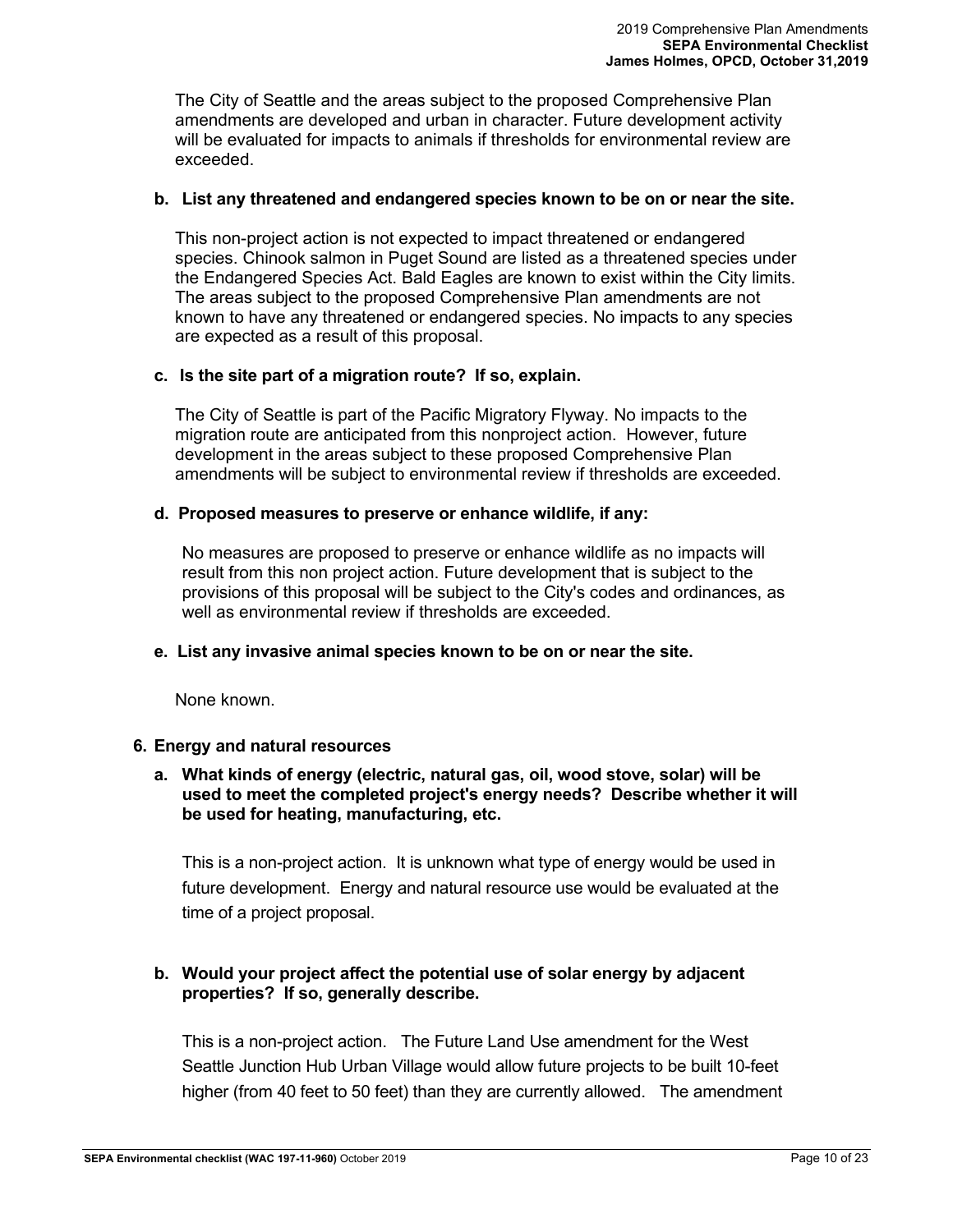to the Delridge Neighborhood Goals and Policies will not affect the use of solar energy by neighboring properties. Future projects subject to these amendments will undergo their own environmental review.

## **c. What kinds of energy conservation features are included in the plans of this proposal? List other proposed measures to reduce or control energy impacts, if any:**

This is a non-project action. Measure to reduce energy impacts would be developed at the time of a project proposal.

## **7. Environmental health**

## **a. Are there any environmental health hazards, including exposure to toxic chemicals, risk of fire and explosion, spill, or hazardous waste, that could occur as a result of this proposal? If so, describe.**

This non-project action does not involve any construction activity that would result in any environmental health hazards. Future development that is subject to the provisions of this proposal will be subject to the City's codes and ordinances, and subsequent environmental review if thresholds are exceeded. Environmental health hazards will be evaluated at that time on a project by project basis.

## **1) Describe any known or possible contamination at the site from present or past uses.**

This is a non-project action. Identification of possible contamination at development sites that are subject to the proposed Comprehensive Plan amendments will occur through environmental review at the time of any development project proposal.

## **2) Describe existing hazardous chemicals/conditions that might affect project development and design. This includes underground hazardous liquid and gas transmission pipelines located within the project area and in the vicinity.**

This is a non-project action. Identification hazardous chemicals/conditions that might affect project development and design at development sites that are subject to the proposed Comprehensive Plan amendments will occur through environmental review at the time of any development project proposal.

**3) Describe any toxic or hazardous chemicals that might be stored, used, or produced during the project's development or construction, or at any time during the operating life of the project.**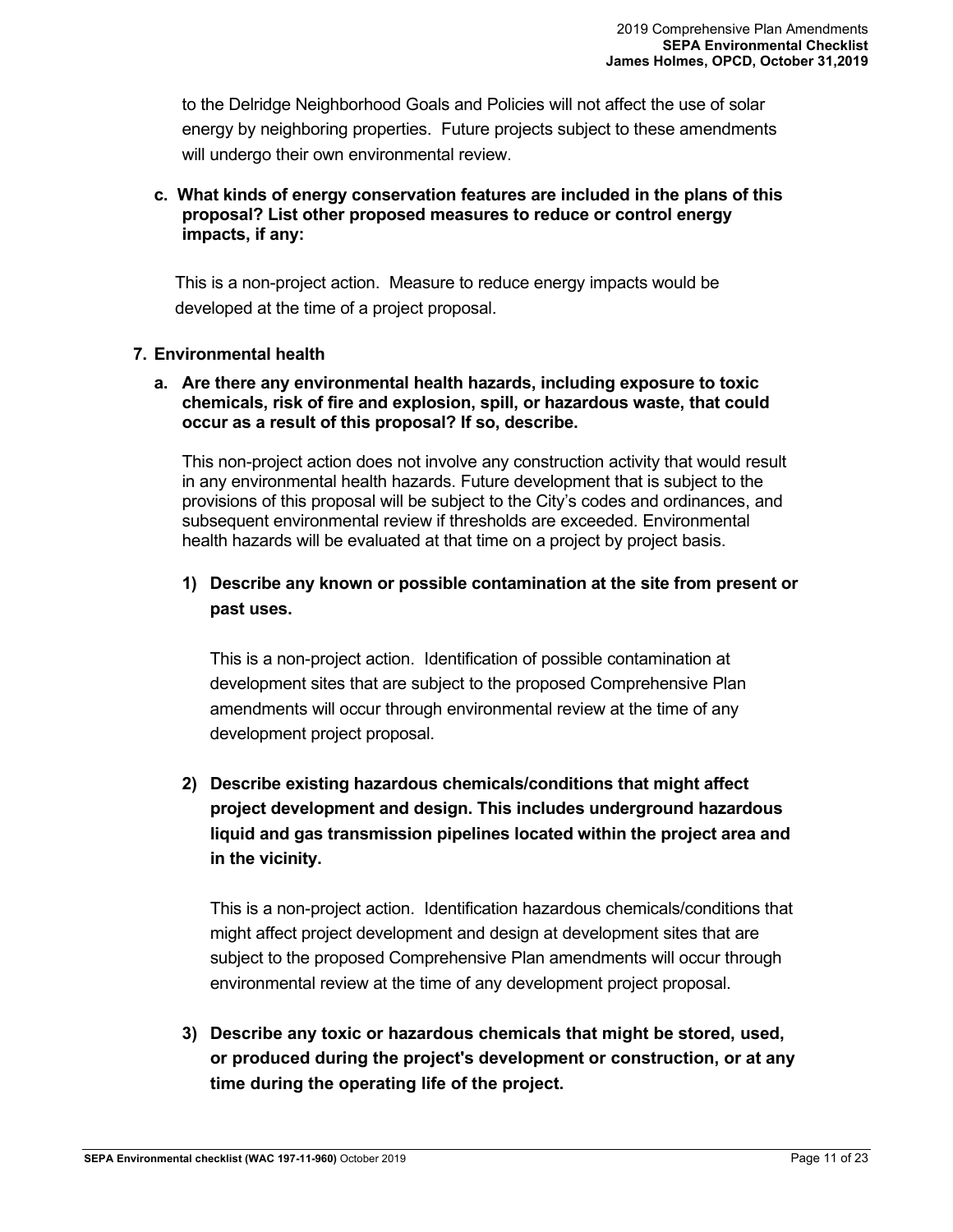This non-project action does not involve the storage use or production of toxic or hazardous chemicals.

## **4) Describe special emergency services that might be required.**

Not applicable.

## **5) Proposed measures to reduce or control environmental health hazards, if any:**

This non-project action does not involve any development activity that will result in any environmental health hazards necessitating mitigation measures. Future development that is subject to the provisions of this proposal will be subject to the City's codes and ordinances, and subsequent environmental review will occur if thresholds are exceeded. Future development undergoing environmental review will be required to demonstrate adherence with Model Toxics Control Act (MTCA) provisions and compliance with the Washington State Department of Ecology regulatory authority.

## **b. Noise**

## **1) What types of noise exist in the area which may affect your project (for example: traffic, equipment, operation, other)?**

This non project action affects sites that are in or near urban centers and experience noise expected in dense mixed-use communities. Providence is located adjacent to the West Seattle Hub Urban Village and experiences noise from traffic and activities consistent with this designation. Delridge is an urbanized neighborhood features a mix of uses (commercial and industrial) and also contains major traffic arterials.

## **2) What types and levels of noise would be created by or associated with the project on a short-term or a long-term basis (for example: traffic, construction, operation, other)? Indicate what hours noise would come from the site.**

This is a non-project action that will not create any known noise impacts. Noise impacts associated with a future project action would be evaluated at that time.

**3) Proposed measures to reduce or control noise impacts, if any:**

Not applicable.

## **8. Land and shoreline use**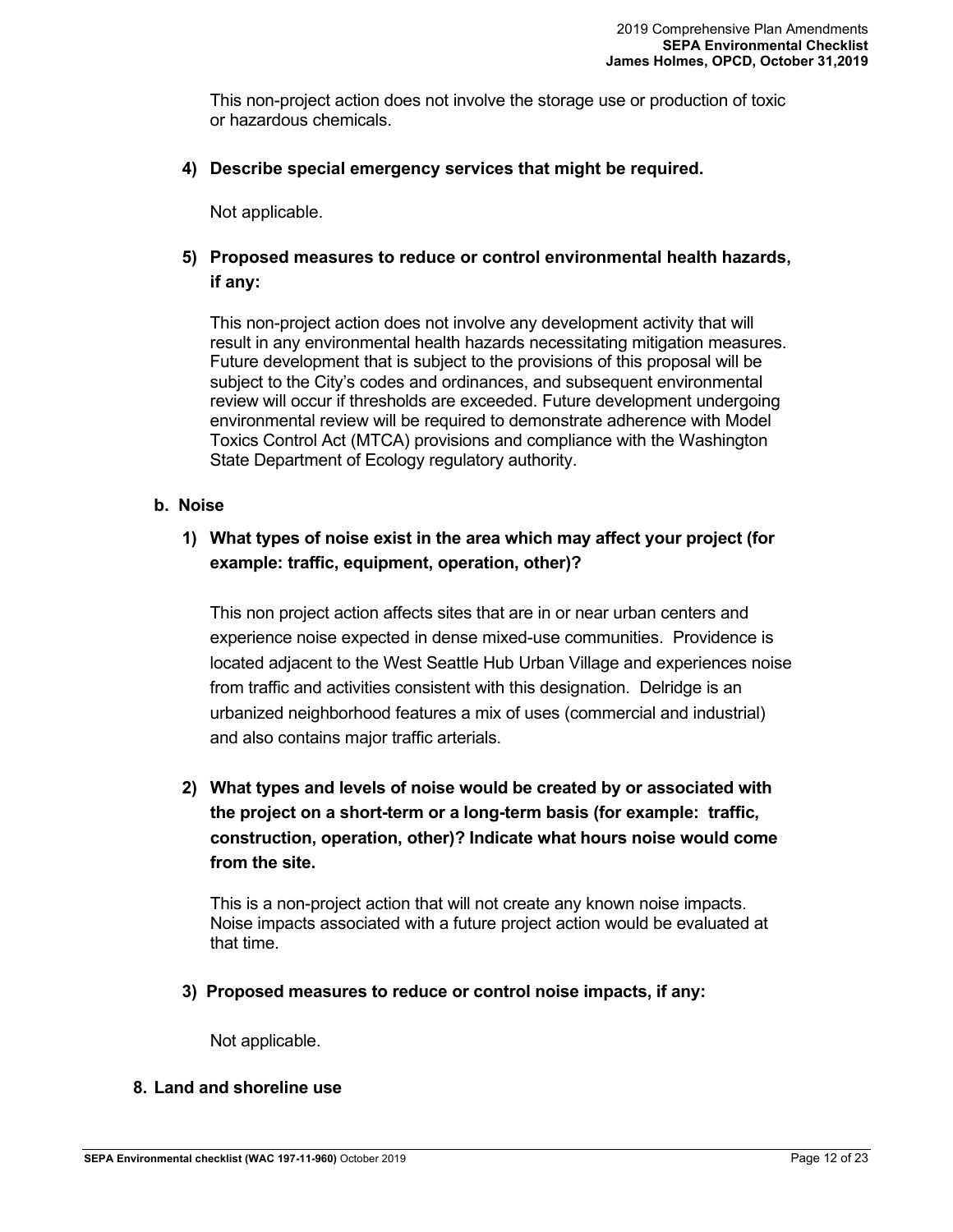### **a. What is the current use of the site and adjacent properties? Will the proposal affect current land uses on nearby or adjacent properties? If so, describe.**

The areas subject to the proposed Comprehensive Plan amendments are both primarily mixed-use urban villages with a range of housing types and commercial activities. The area subject to the proposed amendment to the West Seattle Junction Hub Urban Village is a mix of social service, senior housing, and medical services bordered with single family residential development to the north, east and south and mixed-use commercial to the west. The Delridge neighborhood has a mix of residential types (single family and low-rise multifamily housing) and commercial services. The Delridge neighborhood is close to industrial uses to its north.

**b. Has the project site been used as working farmlands or working forest lands? If so, describe. How much agricultural or forest land of long-term commercial significance will be converted to other uses as a result of the proposal, if any? If resource lands have not been designated, how many acres in farmland or forest land tax status will be converted to nonfarm or nonforest use?**

No.

**1) Will the proposal affect or be affected by surrounding working farm or forest land normal business operations, such as oversize equipment access, the application of pesticides, tilling, and harvesting? If so, how:** No.

## **c. Describe any structures on the site.**

The areas subject to these Comprehensive Plan amendments include a broad mix of structure types including single family houses, apartment buildings, retail and other commercial structures.

## **d. Will any structures be demolished? If so, what?**

No structures will be demolished as part of this non-project action. Future development projects in the areas subject to these Comprehensive Plan Amendments will be subject to their own environmental review and identification of any structures to be demolished will be identified at that time.

## **d. What is the current zoning classification of the site?**

The zoning for the area to be included in the West Seattle Junction Hub Urban Village is Low-Rise 1 (LR1). The Delridge neighborhood is a mix of SF-5000, LR, and Commercia (C1 and C2) zoning.

## **e. What is the current comprehensive plan designation of the site?**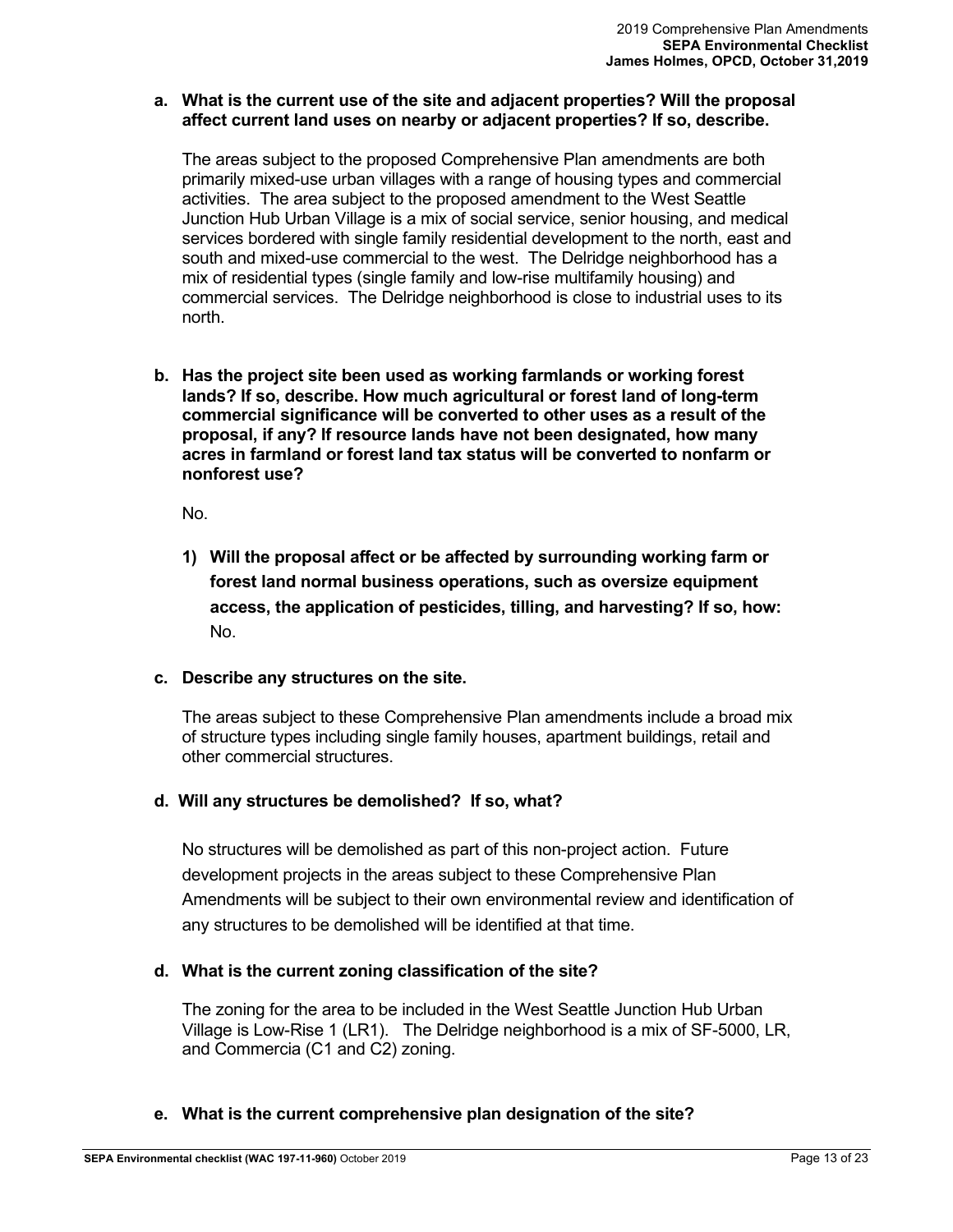The area of the proposed amendment to expand the West Seattle Junction Hub Urban Village is currently designated Multi-Family Residential on the Comprehensive Plan Future Land Use Map. The Delridge neighborhood Future Land Use Map designations are Single-Family, Mixed-Use Commercial, and Multi-Family.

**f. If applicable, what is the current shoreline master program designation of the site?**

Not applicable.

**g. Has any part of the site been classified as a critical area by the city or county?** 

No.

**i. Approximately how many people would reside or work in the completed project?**

Not applicable. This is a non-project action and no development is proposed.

### **j. Approximately how many people would the completed project displace?**

None. This is a non-project action.

**k. Proposed measures to avoid or reduce displacement impacts, if any:**

None. This is a non-project action.

**l. Proposed measures to ensure the proposal is compatible with existing and projected land uses and plans, if any:**

The proposed amendments do not change existing or projected land uses.

### **m. Proposed measures to ensure the proposal is compatible with nearby agricultural and forest lands of long-term commercial significance, if any:**

Not applicable.

## **9. Housing**

**a. Approximately how many units would be provided, if any? Indicate whether high, middle, or low-income housing.**

Not applicable because this is a non-project action. There are no pending project proposals and it is not possible to estimate how many housing units might be provided in the future without a proposal.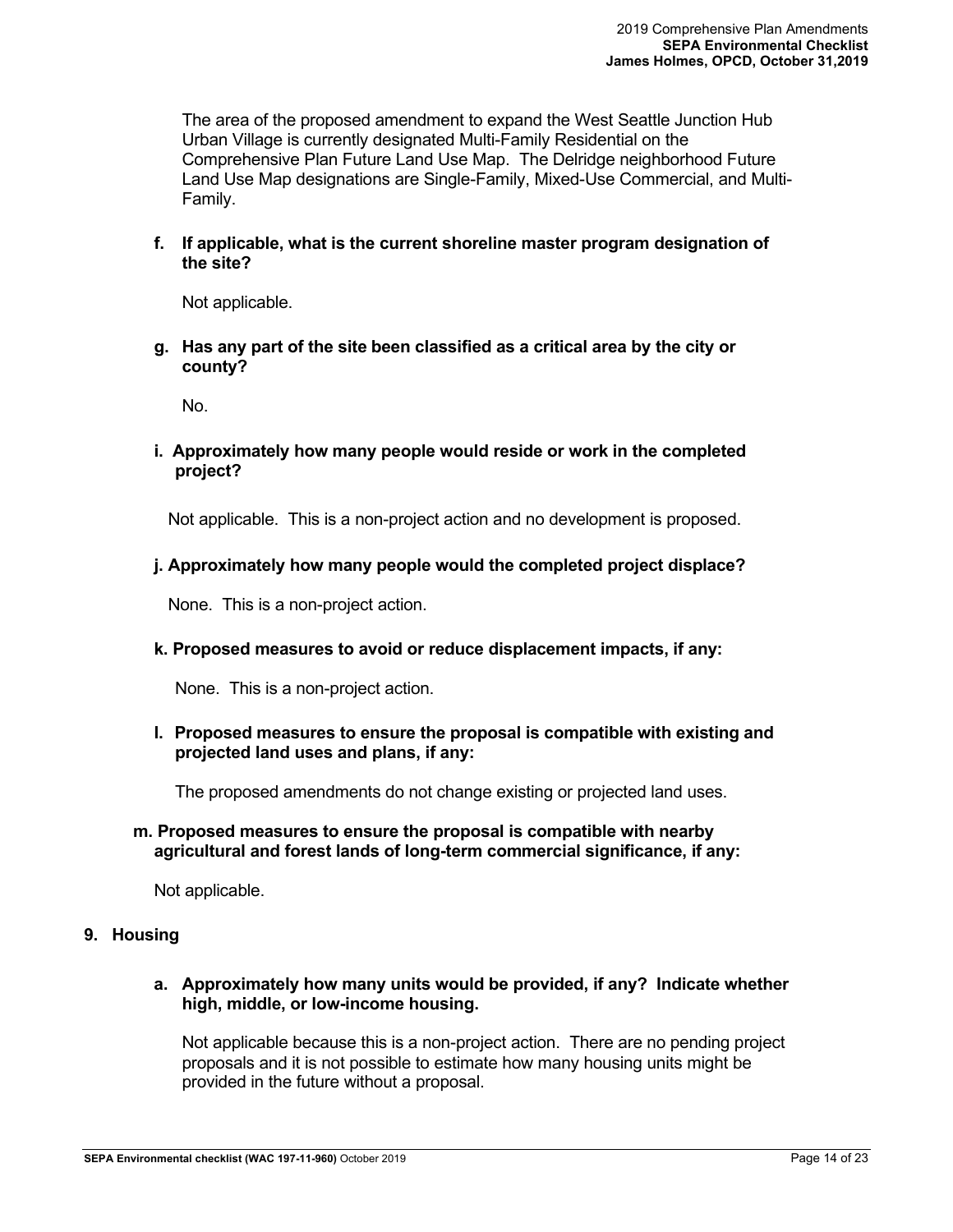### **b. Approximately how many units, if any, would be eliminated? Indicate whether high, middle, or low-income housing.**

Not applicable because this is a non-project action. There are no pending project proposals and it is not possible to estimate how many housing units might be eliminated or whether high, middle, or low-income housing would be eliminated in the future without a project proposal.

### **c. Proposed measures to reduce or control housing impacts, if any:**

None.

### **10. Aesthetics**

### **a. What is the tallest height of any proposed structure(s), not including antennas; what is the principal exterior building material(s) proposed?**

This is a non-project action and does not result in development of any structures. The amendment to the West Seattle Junction Hub Urban Village will allow for an increase in the building height limit of approximately 1 story (from 40 feet to 50 feet). The amendments to the Delridge Neighborhood Plan Goals and Policies do not affect building heights.

### **b. What views in the immediate vicinity would be altered or obstructed?**

This is a non-project action and adoption of these amendments will not result in view alteration or obstruction. Future development projects in areas subject to these Comprehensive Plan amendments will undergo the own environmental review and view impacts can be assessed at that time.

### **b. Proposed measures to reduce or control aesthetic impacts, if any:**

None.

## **11. Light and glare**

### **a. What type of light or glare will the proposal produce? What time of day would it mainly occur?**

Not applicable. This is a non-project action.

### **b. Could light or glare from the finished project be a safety hazard or interfere with views?**

This is a non-project action. There is no known development being proposed.

### **b. What existing off-site sources of light or glare may affect your proposal?**

Both areas may be affected by light and glare generated from nearby commercial uses, automobiles and other sources of light found in mixed-use urban areas.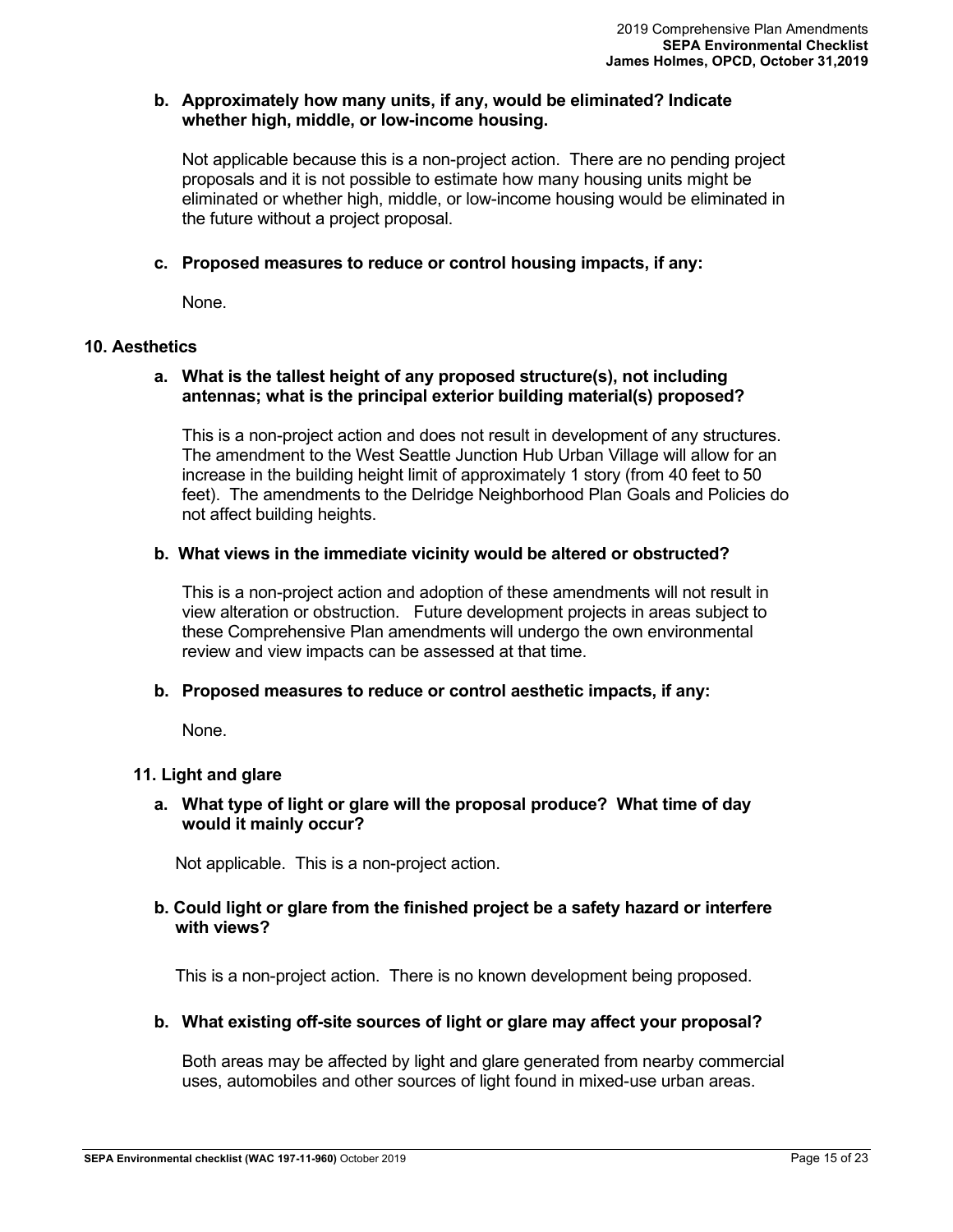### **d. Proposed measures to reduce or control light and glare impacts, if any:**

This is a non-project action, there is no development proposed. At the time of a proposed development a project would evaluate light and glare and would be subject to the City's regulations. Development is required to submit a lighting plan for review.

### **12. Recreation**

## **a. What designated and informal recreational opportunities are in the immediate vicinity?**

Both the Delridge Community and West Seattle Junction Hub Urban Village are close to the West Seattle Golf Course. Delridge also abuts the Pigeon Point and Puget Parks.

**b. Would the proposed project displace any existing recreational uses? If so, describe.**

No.

**c. Proposed measures to reduce or control impacts on recreation, including recreation opportunities to be provided by the project or applicant, if any:**

None.

### **13. Historic and cultural preservation**

**a. Are there any buildings, structures, or sites, located on or near the site that are over 45 years old listed in or eligible for listing in national, state, or local preservation registers located on or near the site? If so, specifically describe.**

Both areas subject to the proposed Comprehensive Plan Amendments have buildings older than 45 years that may be eligible for listing in national, state, or local preservation registers. Future development projects that may occur in these locations will undergo their own environmental review and will identify specific structures listed on the City's Historic Resources Survey database or that may be eligible.

**b. Are there any landmarks, features, or other evidence of Indian or historic use or occupation? This may include human burials or old cemeteries. Are there any material evidence, artifacts, or areas of cultural importance on or near the site? Please list any professional studies conducted at the site to identify such resources.**

This is a non-project action. Future development proposals in the areas subject to the proposed Comprehensive Plan amendments will undergo their own review and identify landmarks, features, or other evidence of Indian or historic use or occupation.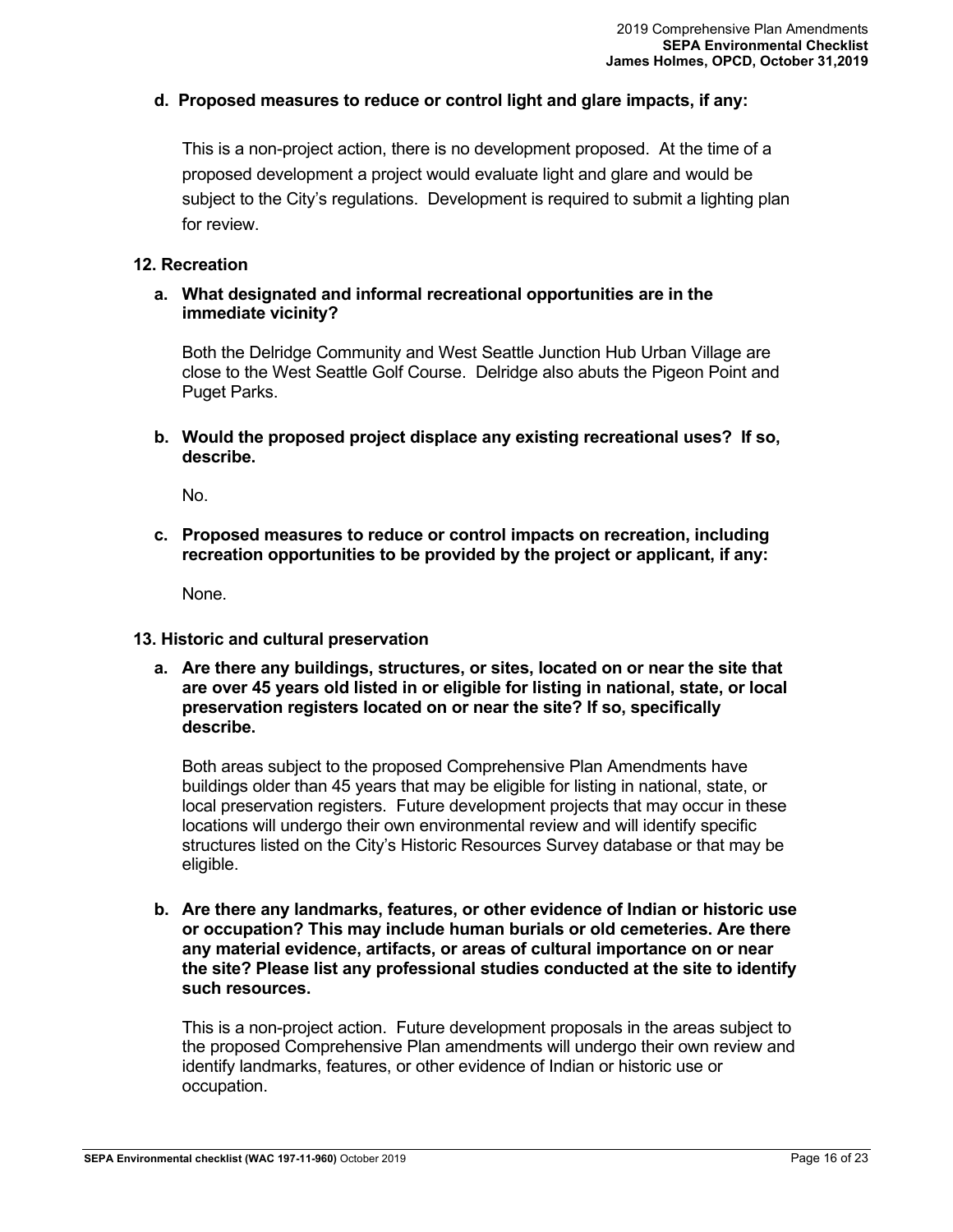**c. Describe the methods used to assess the potential impacts to cultural and historic resources on or near the project site. Examples include consultation with tribes and the department of archeology and historic preservation, archaeological surveys, historic maps, GIS data, etc.** 

Not applicable to this non-project action.

**d. Proposed measures to avoid, minimize, or compensate for loss, changes to, and disturbance to resources. Please include plans for the above and any permits that may be required.**

No loss, changes to, or disturbance to historic resources is anticipated due to this non-project action.

## **14. Transportation**

**a. Identify public streets and highways serving the site or affected geographic area and describe proposed access to the existing street system. Show on site plans, if any.**

The site subject to the amendment expanding the West Seattle Junction Hub Urban Village is served by SW Hudson Street, 35<sup>th</sup> Ave SW, SW Edmunds Street, and 37<sup>th</sup> Ave SW. Delridge is served by Delridge Way SW which travels bisects the neighborhood from North to South and is the primary through road. To the east and west of Delridge Way are collector streets serving residential areas.

## **b. Is the site or affected geographic area currently served by public transit? If so, generally describe. If not, what is the approximate distance to the nearest transit stop?**

Both areas are served by transit with numerous bus routes serving the Delridge neighborhood and the West Seattle Junction Hub Urban Village.

**c. How many additional parking spaces would the completed project or nonproject proposal have? How many would the project or proposal eliminate?**

Not applicable. This is a non-project action. The amount of future parking in future development cannot be known.

**d. Will the proposal require any new or improvements to existing roads, streets, pedestrian, bicycle or state transportation facilities, not including driveways? If so, generally describe (indicate whether public or private).**

This is a non-project action. Improvements to the transportation system as part of future development proposals cannot be known.

**e. Will the project or proposal use (or occur in the immediate vicinity of) water, rail, or air transportation? If so, generally describe.**

No.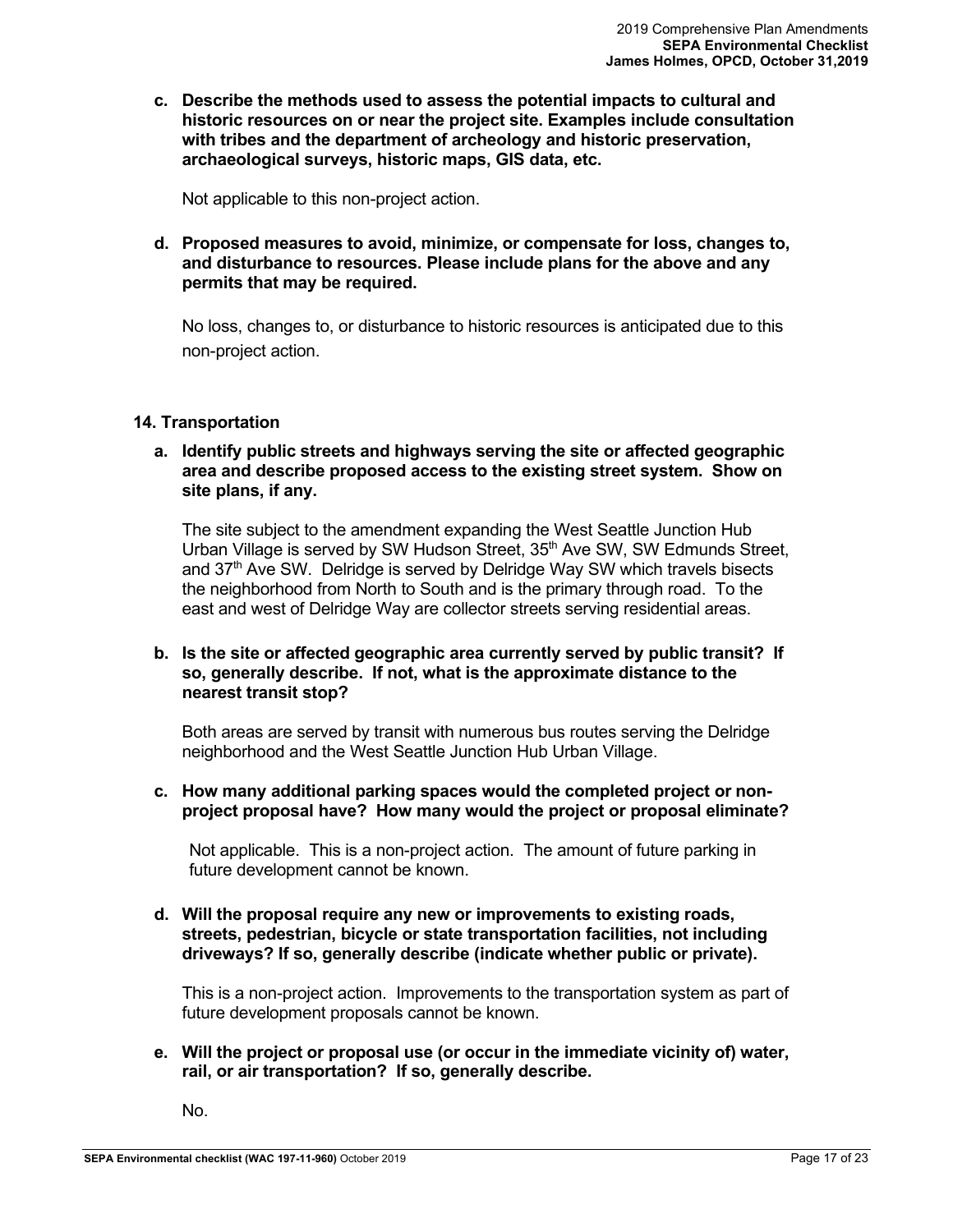**f. How many vehicular trips per day would be generated by the completed project or proposal? If known, indicate when peak volumes would occur and what percentage of the volume would be trucks (such as commercial and nonpassenger vehicles). What data or transportation models were used to make these estimates?**

Not applicable. This is a non-project action. Future development can't be known at this time, and an amount of future trips can't be estimated.

### **g. Will the proposal interfere with, affect or be affected by the movement of agricultural and forest products on roads or streets in the area? If so, generally describe.**

No.

### **h. Proposed measures to reduce or control transportation impacts, if any:**

Not applicable. This is a non-project action. Future development can't be known at this time, and an amount of future trips can't be estimated. At the time of a development proposal the project proponent would be required to evaluate transportation impacts and potentially identify mitigation.

### **15. Public services**

## **a. Would the project result in an increased need for public services (for example: fire protection, police protection, public transit, health care, schools, other)? If so, generally describe.**

Not applicable. This is a non-project action. Future development can't be known at this time, and the impact on public services from a future development can't be known.

## **c. Proposed measures to reduce or control direct impacts on public services, if any.**

Not applicable. This is a non-project action. Future development can't be known at this time, and the impact on public services from a future development can't be known.

## **16. Utilities**

**a. Circle utilities currently available at the site: electricity, natural gas, water, refuse service, telephone, sanitary sewer, septic system, other \_\_\_\_\_\_\_\_\_\_\_**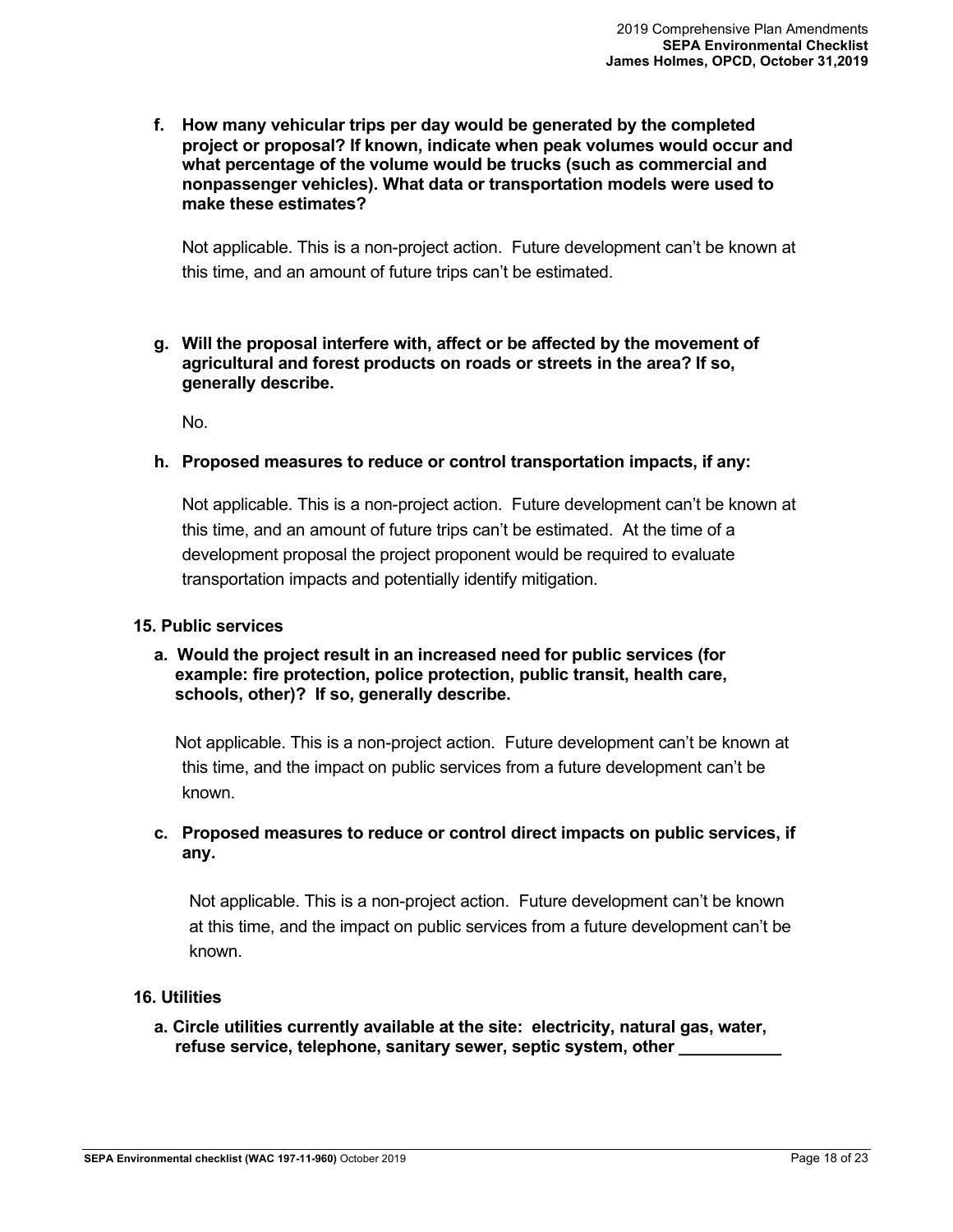### **d. Describe the utilities that are proposed for the project, the utility providing the service, and the general construction activities on the site or in the immediate vicinity which might be needed.**

Not applicable. Non project action. As indicated above, all major utility services currently service the site. At the time of a project proposal needed improvements and connections to utility lines would be evaluated.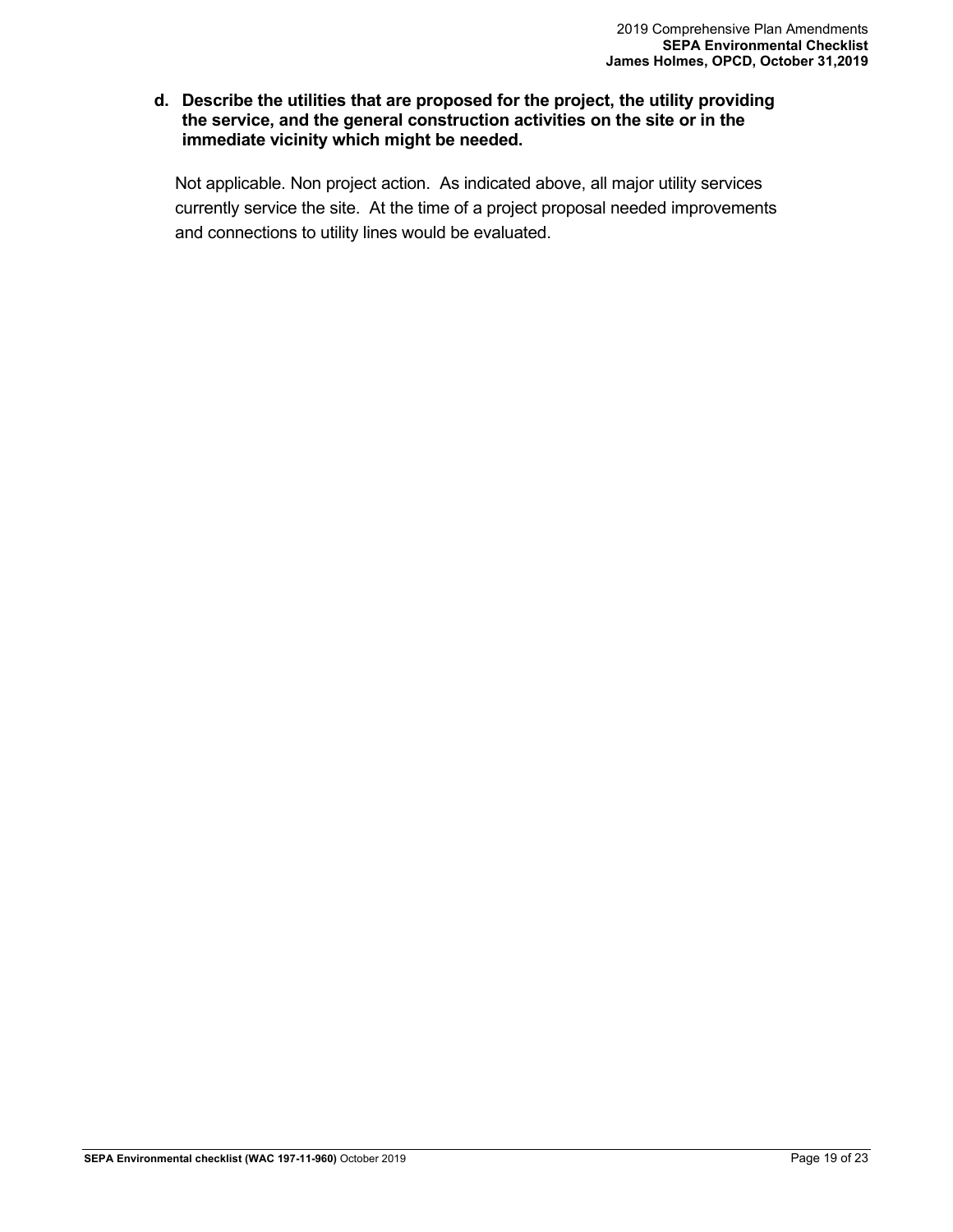## **C. Signature**

The above answers are true and complete to the best of my knowledge. I understand that the lead agency is relying on them to make its decision.

Signature:

Name of signee: James Holmes, Strategic Advisor

Position and Agency/Organization: City of Seattle Office of Planning and Community Development

Date Submitted: November 21, 2019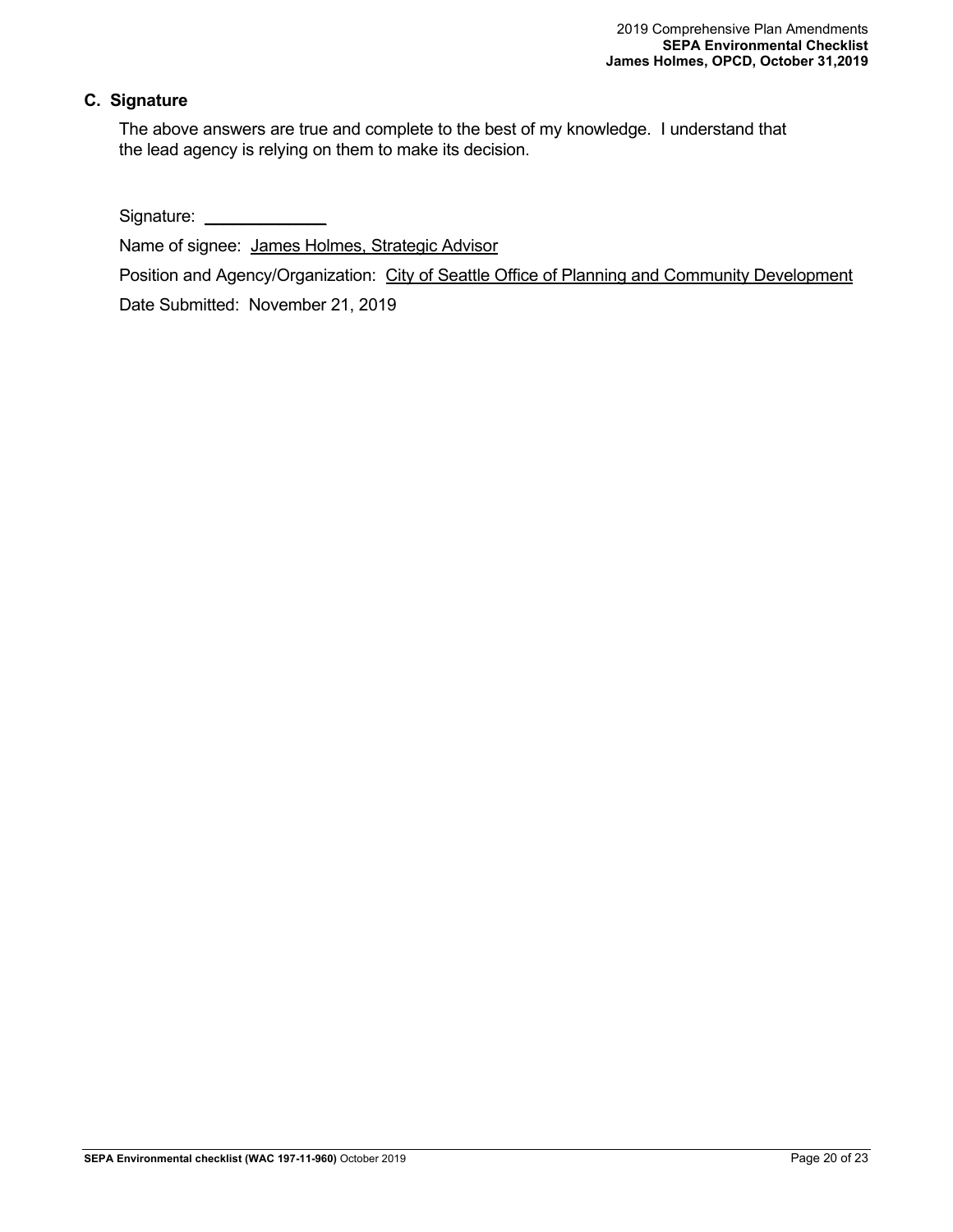## <span id="page-20-0"></span>**D. Supplemental sheet for nonproject actions**

## (**IT IS NOT NECESSARY** to use this sheet for project actions)

Because these questions are very general, it may be helpful to read them in conjunction with the list of the elements of the environment.

When answering these questions, be aware of the extent the proposal, or the types of activities likely to result from the proposal, would affect the item at a greater intensity or at a faster rate than if the proposal were not implemented. Respond briefly and in general terms.

### **1. How would the proposal be likely to increase discharge to water; emissions to air; production, storage, or release of toxic or hazardous substances; or production of noise?**

As a non-project action, the proposal would result in no direct impacts to water, air, noise, or toxic/hazardous substances. Greenhouse gas (GHG) emissions have also been considered, and no changes to GHG emissions are expected as a result of this non-project action. Individual projects that may occur in the areas subject to these Comprehensive Plan amendments will occur over time and cannot be evaluated in terms of discharge to water, emissions to air, production, storage, or release of toxic or hazardous substances, or noise, at this stage. It would be speculative to attempt to quantify impacts to the future development. Such projects will be subject to environmental review (if they meet or exceed thresholds for environmental review) as they move forward. The changes are not expected to increase potential discharge of pollutants as compared to the amounts that could occur under existing code.

### **Proposed measures to avoid or reduce such increases are:**

No increases are anticipated and so no measures are proposed.

### **2. How would the proposal be likely to affect plants, animals, fish or marine life?**

As a non-project action, the proposal would result in no direct impacts and are unlikely to result in indirect or cumulative impacts related to plant, animal, fish or marine life. Individual projects in the areas subject to the Comprehensive Plan amendments will occur over time and cannot be evaluated in terms of effects on plants, animals, fish or marine life at this stage. It would be speculative to attempt to quantify impacts to the future development. Such projects will be subject to environmental review (if they meet or exceed thresholds for environmental review) as they move forward.

#### **Proposed measures to protect or conserve plants, animals, fish, or marine life are:** No impacts are anticipated and so no measures are proposed.

### **3. How would the proposal be likely to deplete energy or natural resources?**

As a non-project action, the proposal changes would result in no direct impacts and are unlikely to result in indirect or cumulative impacts related to energy or natural resources. The proposed changes do not alter any regulations directly related to energy or natural resources such as energy performance standards in new development.

### **Proposed measures to protect or conserve energy and natural resources are:**

No impacts are anticipated and so no measures are proposed.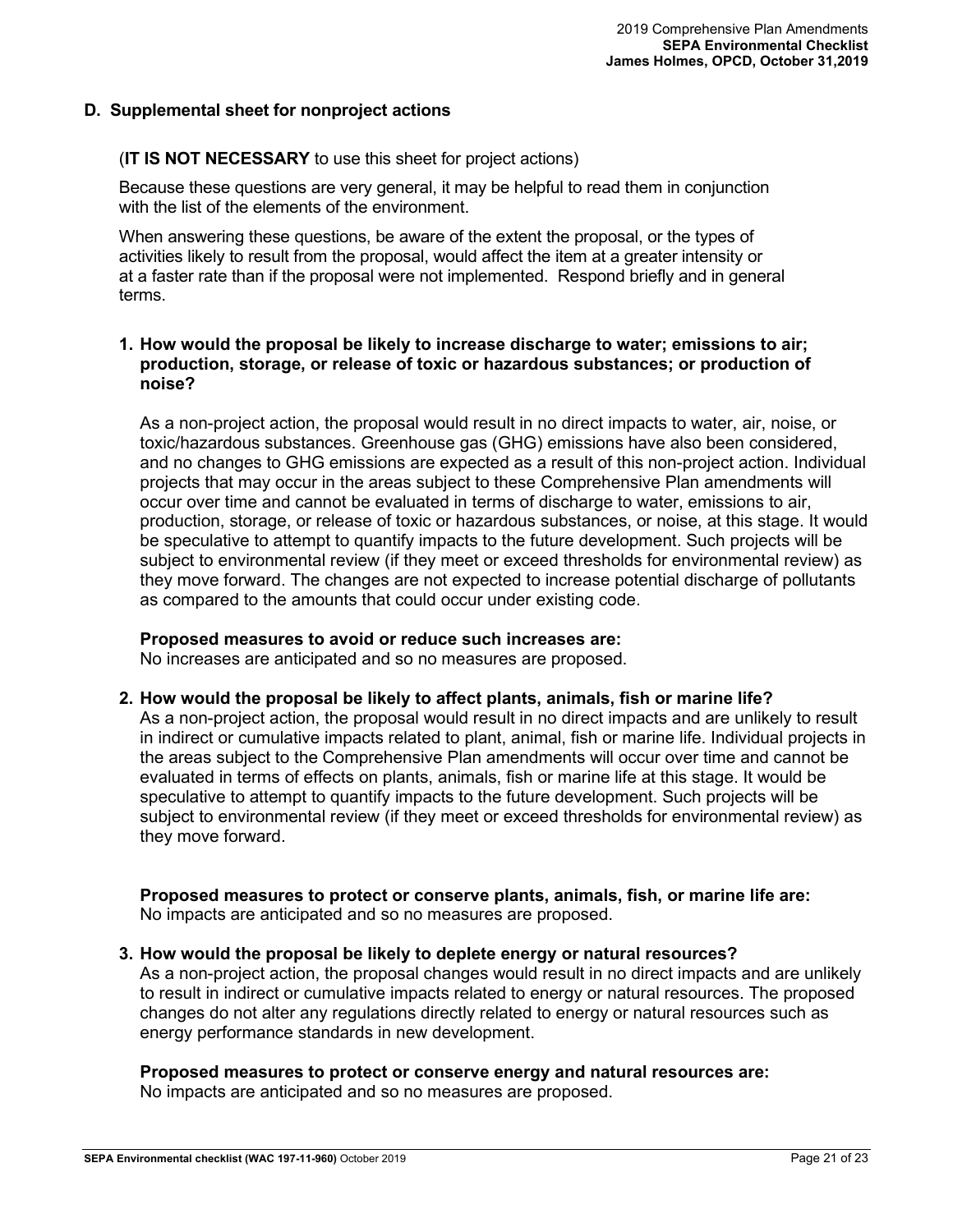**4. How would the proposal be likely to use or affect environmentally sensitive areas or areas designated (or eligible or under study) for governmental protection; such as parks, wilderness, wild and scenic rivers, threatened, or endangered species habitat, historic or cultural sites, wetlands, floodplains, or prime farmlands?**

As a non-project action, the proposal would result in no direct impacts and is unlikely to result in indirect or cumulative impacts related to environmentally sensitive areas or areas designated for governmental protection. This is because the areas potentially affected are already located in intensely developed urban environments and no significant environmentally sensitive areas are designated. The proposed changes would not alter allowances for new development that could otherwise occur in or near environmentally sensitive areas under existing regulations.

### **Proposed measures to protect such resources or to avoid or reduce impacts are:**

None are proposed because no impacts are anticipated. The existing regulatory framework, i.e., the Land Use Code, The Shoreline Master Program, Environmentally Critical Areas Ordinance, Landmarks Preservation Ordinance and the City's SEPA ordinance will address impacts, if any, as part of the project-specific review of development proposals.

**5. How would the proposal be likely to affect land and shoreline use, including whether it would allow or encourage land and shoreline uses incompatible with existing plans?** As a non-project action, the proposed changes are not likely to affect land and shoreline use because the proposal has no effect on whether specific uses are allowed or prohibited. Thus, this non-project action would not affect the compatibility of land uses with the existing Comprehensive Plan and neighborhood plans.

**Proposed measures to avoid or reduce shoreline and land use impacts are:** No impacts are anticipated and so no measures are proposed.

**6. How would the proposal be likely to increase demands on transportation or public services and utilities?**

As a non-project action, the proposal would result in no direct impacts and is unlikely to result in indirect or cumulative negative impacts related to transportation or public services/utilities. All areas potentially affected by the proposal are within already urbanized areas with fully developed utility infrastructures. Adoption of this proposal will not increase demands on transportation, public services, or utilities.

### **Proposed measures to reduce or respond to such demands are:**

No increased demands are anticipated and so no measures are proposed.

**7. Identify, if possible, whether the proposal may conflict with local, state, or federal laws or requirements for the protection of the environment.** It is believed that the proposal would not result in conflicts with local, state, or federal laws or requirements for protection of the environment.

## **SIGNATURE:**

I, the undersigned, state that to the best of my knowledge the above information is true and complete. It is understood that the lead agency may withdraw any declaration of non-significance that it might issue in reliance upon this checklist should there be any willful misrepresentation or willful lack of full disclosure on my part.